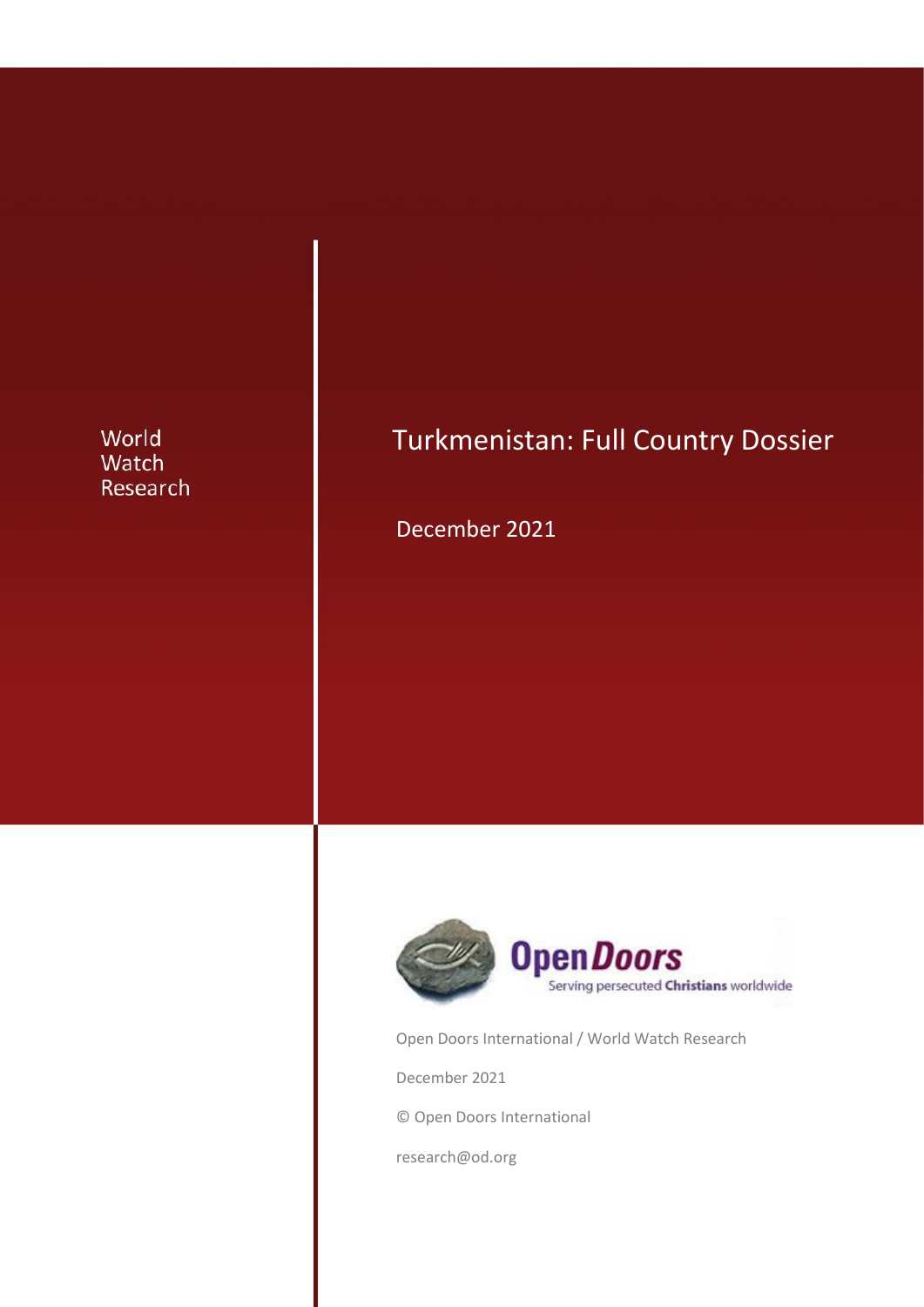# Contents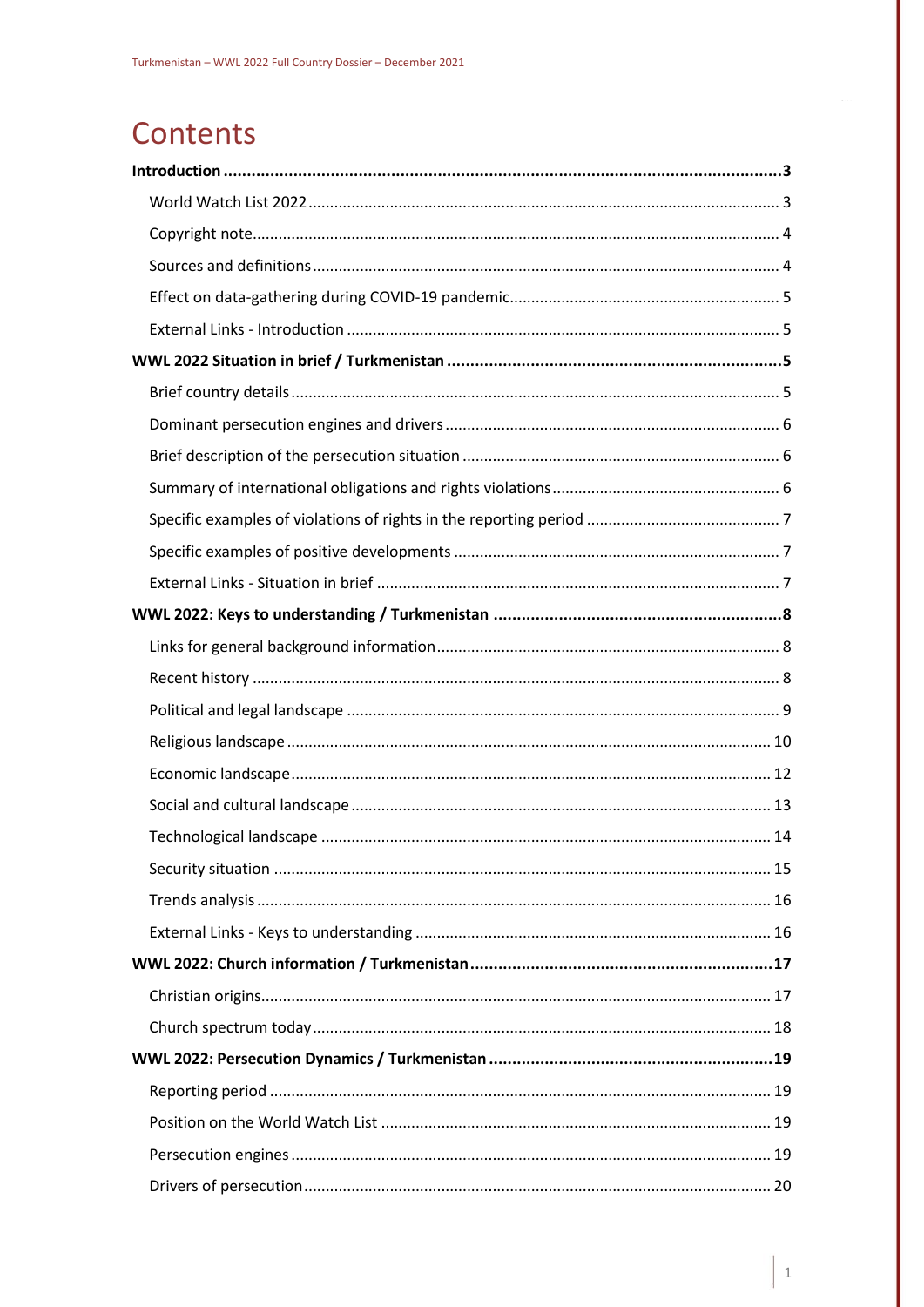

Girl in Turkmenabad, Turkmenistan (c) Open Doors International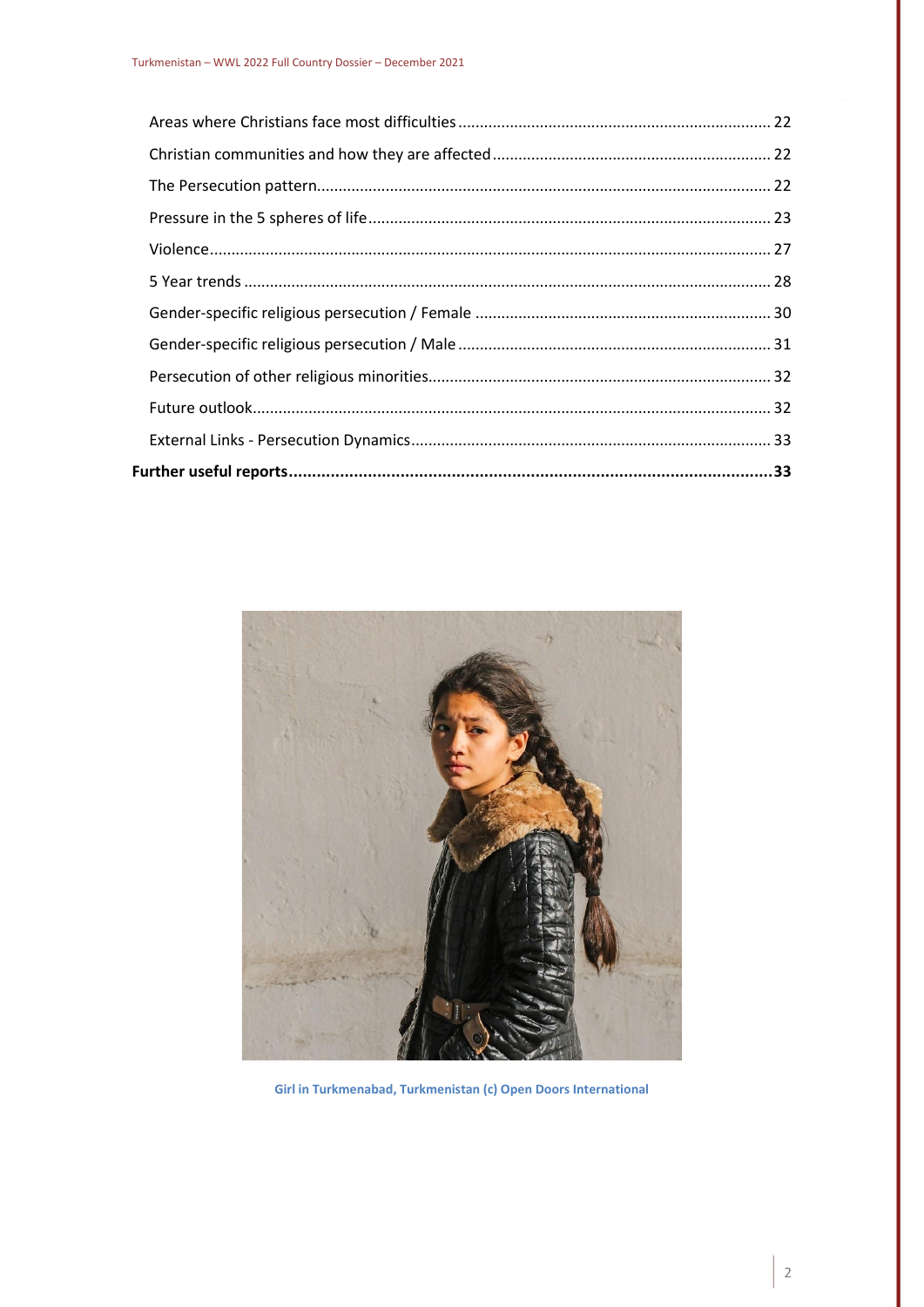# <span id="page-3-0"></span>Introduction

# <span id="page-3-1"></span>World Watch List 2022

| Rank           | Country      | <b>Private</b><br>life | Family<br>life | Community<br>life | <b>National</b><br>life | Church<br>life | <b>Violence</b> | <b>Total</b><br><b>Score</b><br><b>WWL</b> | <b>Total</b><br><b>Score</b><br><b>WWL</b> | <b>Total</b><br><b>Score</b><br><b>WWL</b> | <b>Total</b><br><b>Score</b><br><b>WWL</b> | <b>Total</b><br><b>Score</b><br><b>WWL</b> |
|----------------|--------------|------------------------|----------------|-------------------|-------------------------|----------------|-----------------|--------------------------------------------|--------------------------------------------|--------------------------------------------|--------------------------------------------|--------------------------------------------|
|                |              |                        |                |                   |                         |                |                 | 2022                                       | 2021                                       | 2020                                       | 2019                                       | 2018                                       |
| 1              | Afghanistan  | 16.7                   | 16.7           | 16.7              | 16.7                    | 16.7           | 15.0            | 98                                         | 94                                         | 93                                         | 94                                         | 93                                         |
| $\overline{2}$ | North Korea  | 16.7                   | 16.7           | 16.7              | 16.7                    | 16.7           | 13.1            | 96                                         | 94                                         | 94                                         | 94                                         | 94                                         |
| 3              | Somalia      | 16.5                   | 16.7           | 16.6              | 16.6                    | 16.6           | 8.5             | 91                                         | 92                                         | 92                                         | 91                                         | 91                                         |
| 4              | Libya        | 15.6                   | 15.5           | 15.9              | 16.2                    | 16.3           | 11.5            | 91                                         | 92                                         | 90                                         | 87                                         | 86                                         |
| 5              | Yemen        | 16.7                   | 16.6           | 16.5              | 16.7                    | 16.7           | 5.2             | 88                                         | 87                                         | 85                                         | 86                                         | 85                                         |
| 6              | Eritrea      | 14.6                   | 14.9           | 15.5              | 15.9                    | 15.6           | 11.1            | 88                                         | 88                                         | 87                                         | 86                                         | 86                                         |
| 7              | Nigeria      | 13.8                   | 13.8           | 14.3              | 14.5                    | 14.4           | 16.7            | 87                                         | 85                                         | 80                                         | 80                                         | 77                                         |
| 8              | Pakistan     | 13.6                   | 14.0           | 15.1              | 14.9                    | 13.1           | 16.7            | 87                                         | 88                                         | 88                                         | 87                                         | 86                                         |
| 9              | Iran         | 14.5                   | 14.6           | 13.6              | 15.8                    | 16.5           | 10.4            | 85                                         | 86                                         | 85                                         | 85                                         | 85                                         |
| 10             | India        | 12.7                   | 12.7           | 12.9              | 14.7                    | 13.3           | 15.6            | 82                                         | 83                                         | 83                                         | 83                                         | 81                                         |
| 11             | Saudi Arabia | 15.1                   | 15.1           | 15.0              | 15.9                    | 16.7           | 3.1             | 81                                         | 78                                         | 79                                         | 77                                         | 79                                         |
| 12             | Myanmar      | 12.4                   | 11.5           | 13.8              | 13.4                    | 13.1           | 14.8            | 79                                         | 74                                         | 73                                         | 71                                         | 65                                         |
| 13             | Sudan        | 13.4                   | 13.4           | 14.3              | 13.6                    | 15.7           | 8.5             | 79                                         | 79                                         | 85                                         | 87                                         | 87                                         |
| 14             | Iraq         | 14.0                   | 14.6           | 14.0              | 14.8                    | 13.9           | 6.9             | 78                                         | 82                                         | 76                                         | 79                                         | 86                                         |
| 15             | Syria        | 12.9                   | 13.8           | 13.5              | 14.3                    | 13.9           | 9.3             | 78                                         | 81                                         | 82                                         | 82                                         | 76                                         |
| 16             | Maldives     | 15.4                   | 15.3           | 13.7              | 15.8                    | 16.5           | 0.4             | 77                                         | 77                                         | 78                                         | 78                                         | 78                                         |
| 17             | China        | 12.6                   | 9.8            | 12.2              | 14.4                    | 15.5           | 11.1            | 76                                         | 74                                         | 70                                         | 65                                         | 57                                         |
| 18             | Qatar        | 14.2                   | 14.1           | 11.1              | 13.0                    | 14.3           | 7.2             | 74                                         | 67                                         | 66                                         | 62                                         | 63                                         |
| 19             | Vietnam      | 11.3                   | 9.7            | 12.7              | 14.1                    | 14.5           | 8.7             | 71                                         | 72                                         | 72                                         | 70                                         | 69                                         |
| 20             | Egypt        | 12.7                   | 13.2           | 11.5              | 12.7                    | 10.8           | 10.0            | 71                                         | 75                                         | 76                                         | 76                                         | 70                                         |
| 21             | Uzbekistan   | 14.9                   | 12.7           | 14.1              | 11.8                    | 15.6           | 1.7             | 71                                         | 71                                         | 73                                         | 74                                         | 73                                         |
| 22             | Algeria      | 14.0                   | 14.0           | 11.1              | 13.4                    | 14.1           | 4.1             | 71                                         | 70                                         | 73                                         | 70                                         | 58                                         |
| 23             | Mauritania   | 14.3                   | 13.9           | 13.1              | 14.0                    | 14.1           | 0.9             | 70                                         | 71                                         | 68                                         | 67                                         | 57                                         |
| 24             | Mali         | 9.4                    | 8.2            | 13.9              | 10.3                    | 12.8           | 15.0            | 70                                         | 67                                         | 66                                         | 68                                         | 59                                         |
| 25             | Turkmenistan | 14.5                   | 11.3           | 13.6              | 13.3                    | 15.7           | 0.6             | 69                                         | 70                                         | 70                                         | 69                                         | 68                                         |
| 26             | Laos         | 12.0                   | 10.3           | 13.2              | 13.3                    | 14.1           | 5.9             | 69                                         | 71                                         | 72                                         | 71                                         | 67                                         |
| 27             | Morocco      | 13.1                   | 13.8           | 10.8              | 12.8                    | 14.2           | 3.9             | 69                                         | 67                                         | 66                                         | 63                                         | 51                                         |
| 28             | Indonesia    | 11.3                   | 11.5           | 11.5              | 11.0                    | 9.6            | 13.5            | 68                                         | 63                                         | 60                                         | 65                                         | 59                                         |
| 29             | Bangladesh   | 11.8                   | 10.7           | 12.9              | 11.3                    | 10.2           | 11.3            | 68                                         | 67                                         | 63                                         | 58                                         | 58                                         |
| 30             | Colombia     | 11.5                   | 8.8            | 13.1              | 11.0                    | 9.9            | 13.3            | 68                                         | 67                                         | 62                                         | 58                                         | 56                                         |
| 31             | CAR          | 9.0                    | 8.6            | 13.6              | 9.6                     | 11.4           | 15.6            | 68                                         | 66                                         | 68                                         | 70                                         | 61                                         |
| 32             | Burkina Faso | 9.4                    | 9.7            | 12.0              | 9.6                     | 12.1           | 14.8            | 68                                         | 67                                         | 66                                         | 48                                         | ×,                                         |
| 33             | Niger        | 9.4                    | 9.5            | 13.9              | 7.2                     | 12.8           | 14.8            | 68                                         | 62                                         | 60                                         | 52                                         | 45                                         |
| 34             | Bhutan       | 13.4                   | 12.4           | 11.7              | 13.7                    | 13.8           | 1.7             | 67                                         | 64                                         | 61                                         | 64                                         | 62                                         |
| 35             | Tunisia      | 11.9                   | 12.7           | 10.6              | 11.3                    | 13.4           | 6.5             | 66                                         | 67                                         | 64                                         | 63                                         | 62                                         |
| 36             | Oman         | 13.8                   | 14.0           | 10.3              | 13.2                    | 13.4           | 1.5             | 66                                         | 63                                         | 62                                         | 59                                         | 57                                         |
| 37             | Cuba         | 12.3                   | 8.1            | 12.6              | 13.2                    | 14.0           | 5.9             | 66                                         | 62                                         | 52                                         | 49                                         | 49                                         |
| 38             | Ethiopia     | 9.9                    | 10.3           | 13.1              | 10.3                    | 12.3           | 9.8             | 66                                         | 65                                         | 63                                         | 65                                         | 62                                         |
| 39             | Jordan       | 12.9                   | 14.0           | 11.0              | 12.3                    | 12.5           | 3.0             | 66                                         | 64                                         | 64                                         | 65                                         | 66                                         |
| 40             | <b>DRC</b>   | 8.0                    | 7.9            | 12.6              | 9.7                     | 12.0           | 15.6            | 66                                         | 64                                         | 56                                         | 55                                         | 33                                         |
| 41             | Mozambique   | 9.3                    | 8.5            | 11.3              | 7.9                     | 12.5           | 15.6            | 65                                         | 63                                         | 43                                         | 43                                         | ä,                                         |
| 42             | Turkey       | 12.6                   | 11.5           | 11.4              | 13.2                    | 11.6           | 4.6             | 65                                         | 69                                         | 63                                         | 66                                         | 62                                         |
| 43             | Mexico       | 10.3                   | 8.3            | 12.5              | 10.8                    | 10.3           | 12.6            | 65                                         | 64                                         | 60                                         | 61                                         | 59                                         |
| 44             | Cameroon     | 8.8                    | 7.6            | 12.6              | 7.2                     | 13.1           | 15.4            | 65                                         | 64                                         | 60                                         | 54                                         | 38                                         |
| 45             | Tajikistan   | 13.8                   | 12.3           | 12.0              | 12.6                    | 13.2           | 0.7             | 65                                         | 66                                         | 65                                         | 65                                         | 65                                         |
| 46             | Brunei       | 14.8                   | 14.5           | 10.3              | 11.0                    | 13.2           | 0.6             | 64                                         | 64                                         | 63                                         | 63                                         | 64                                         |
| 47             | Kazakhstan   | 13.4                   | 11.6           | 11.1              | 12.6                    | 13.5           | 1.7             | 64                                         | 64                                         | 64                                         | 63                                         | 63                                         |
| 48             | Nepal        | 12.4                   | 9.8            | 9.9               | 13.6                    | 12.7           | 5.2             | 64                                         | 66                                         | 64                                         | 64                                         | 64                                         |
| 49             | Kuwait       | 13.5                   | 13.7           | 9.8               | 12.3                    | 13.1           | 1.1             | 64                                         | 63                                         | 62                                         | 60                                         | 61                                         |
| 50             | Malaysia     | 12.5                   | 14.3           | 11.5              | 11.6                    | 10.2           | 3.3             | 63                                         | 63                                         | 62                                         | 60                                         | 65                                         |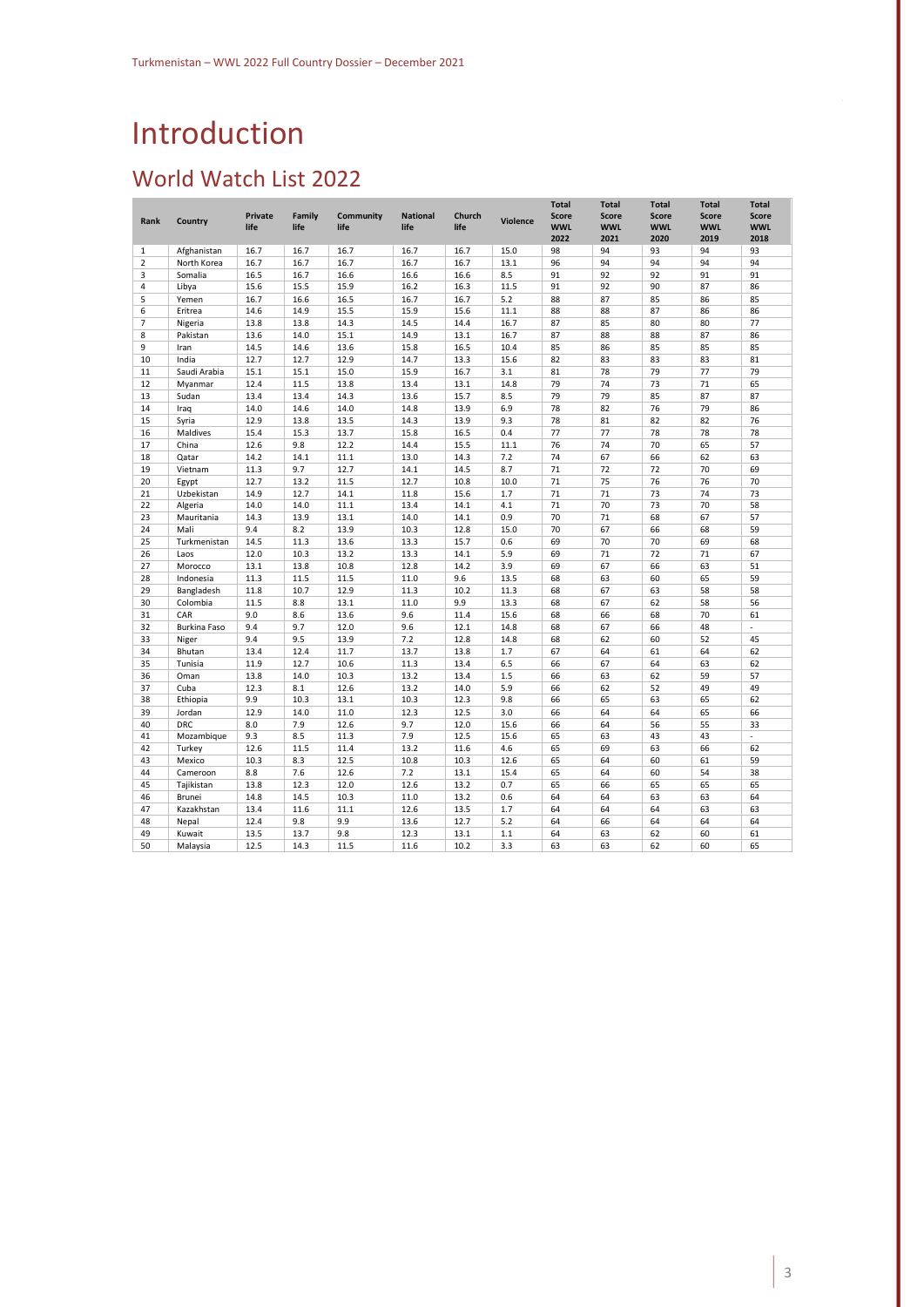| Rank | Country                    | <b>Private</b><br>life | Family<br>life | Community<br>life | <b>National</b><br>life | Church<br>life | Violence | <b>Total</b><br><b>Score</b><br><b>WWL</b> | <b>Total</b><br><b>Score</b><br><b>WWL</b> | <b>Total</b><br><b>Score</b><br><b>WWL</b> | <b>Total</b><br><b>Score</b><br><b>WWL</b> | <b>Total</b><br><b>Score</b><br><b>WWL</b> |
|------|----------------------------|------------------------|----------------|-------------------|-------------------------|----------------|----------|--------------------------------------------|--------------------------------------------|--------------------------------------------|--------------------------------------------|--------------------------------------------|
|      |                            |                        |                |                   |                         |                |          | 2022                                       | 2021                                       | 2020                                       | 2019                                       | 2018                                       |
| 51   | Kenva                      | 11.7                   | 9.2            | 11.4              | 8.0                     | 11.5           | 11.1     | 63                                         | 62                                         | 61                                         | 61                                         | 62                                         |
| 52   | Sri Lanka                  | 12.9                   | 9.9            | 11.4              | 11.3                    | 9.4            | 7.8      | 63                                         | 62                                         | 65                                         | 58                                         | 57                                         |
| 53   | Comoros                    | 12.7                   | 11.1           | 11.2              | 12.4                    | 14.2           | 0.9      | 63                                         | 62                                         | 57                                         | 56                                         | 56                                         |
| 54   | <b>UAE</b>                 | 13.4                   | 13.6           | 10.1              | 11.8                    | 12.2           | 1.3      | 62                                         | 62                                         | 60                                         | 58                                         | 58                                         |
| 55   | Tanzania                   | 9.3                    | 10.8           | 10.3              | 8.6                     | 8.7            | 13.7     | 61                                         | 58                                         | 55                                         | 52                                         | 53                                         |
| 56   | Azerbaijan                 | 13.1                   | 9.9            | 9.3               | 11.0                    | 13.4           | 3.3      | 60                                         | 56                                         | 57                                         | 57                                         | 57                                         |
| 57   | Palestinian<br>Territories | 13.0                   | 13.4           | 9.8               | 10.2                    | 12.0           | 0.9      | 59                                         | 58                                         | 60                                         | 57                                         | 60                                         |
| 58   | Diibouti                   | 12.3                   | 12.3           | 11.1              | 10.0                    | 12.2           | 0.7      | 59                                         | 56                                         | 56                                         | 56                                         | 56                                         |
| 59   | Kyrgyzstan                 | 12.9                   | 10.1           | 11.1              | 10.4                    | 12.0           | 1.5      | 58                                         | 58                                         | 57                                         | 56                                         | 54                                         |
| 60   | Bahrain                    | 12.5                   | 13.2           | 9.1               | 11.1                    | 10.2           | 0.9      | 57                                         | 56                                         | 55                                         | 55                                         | 57                                         |
| 61   | Nicaragua                  | 9.1                    | 5.6            | 11.1              | 11.8                    | 11.3           | 7.6      | 56                                         | 51                                         | 41                                         | 41                                         | $\sim$                                     |
| 62   | Russian<br>Federation      | 12.3                   | 8.0            | 10.2              | 10.6                    | 12.3           | 2.2      | 56                                         | 57                                         | 60                                         | 60                                         | 51                                         |
| 63   | Chad                       | 11.5                   | 8.2            | 10.2              | 9.6                     | 10.3           | 5.6      | 55                                         | 53                                         | 56                                         | 48                                         | 40                                         |
| 64   | Burundi                    | 7.6                    | 7.8            | 9.7               | 9.2                     | 9.6            | 8.1      | 52                                         | 48                                         | 48                                         | 43                                         | ×.                                         |
| 65   | Venezuela                  | 5.6                    | 4.5            | 11.2              | 9.4                     | 11.1           | 9.6      | 51                                         | 39                                         | 42                                         | 41                                         | 34                                         |
| 66   | Angola                     | 6.8                    | 6.7            | 8.1               | 10.1                    | 11.4           | 7.8      | 51                                         | 46                                         | 43                                         | 42                                         | $\sim$                                     |
| 67   | Rwanda                     | 8.1                    | 5.5            | 6.7               | 10.3                    | 10.1           | 9.3      | 50                                         | 42                                         | 42                                         | 41                                         | $\overline{\phantom{a}}$                   |
| 68   | Honduras                   | 7.2                    | 5.1            | 10.5              | 7.7                     | 9.2            | 8.7      | 48                                         | 46                                         | 39                                         | 38                                         |                                            |
| 69   | Uganda                     | 8.1                    | 4.6            | 7.4               | 6.7                     | 9.1            | 11.7     | 48                                         | 47                                         | 48                                         | 47                                         | 46                                         |
| 70   | El Salvador                | 7.7                    | 4.6            | 10.7              | 5.7                     | 9.1            | 7.2      | 45                                         | 42                                         | 38                                         | 30                                         |                                            |
| 71   | Togo                       | 9.2                    | 6.7            | 9.3               | 7.1                     | 9.8            | 2.4      | 44                                         | 43                                         | 41                                         | 42                                         | $\overline{\phantom{a}}$                   |
| 72   | Gambia                     | 8.3                    | 8.2            | 8.7               | 8.3                     | 8.8            | 1.7      | 44                                         | 43                                         | 43                                         | 43                                         | ٠                                          |
| 73   | Guinea                     | 10.3                   | 7.5            | 8.3               | 7.0                     | 8.1            | 2.0      | 43                                         | 47                                         | 45                                         | 46                                         | $\overline{\phantom{a}}$                   |
| 74   | South Sudan                | 5.7                    | 0.9            | 7.0               | 6.3                     | 7.8            | 15.0     | 43                                         | 43                                         | 44                                         | 44                                         | ٠.                                         |
| 75   | Ivory Coast                | 9.8                    | 8.6            | 8.2               | 5.5                     | 7.9            | 2.0      | 42                                         | 42                                         | 42                                         | 43                                         |                                            |
| 76   | Israel                     | 9.8                    | 8.4            | 5.6               | 6.6                     | 6.6            | 4.3      | 41                                         | 40                                         | 38                                         | 39                                         | 40                                         |

## <span id="page-4-0"></span>Copyright note

This document is the property of World Watch Research (WWR), the research department of Open Doors International. It may be used and distributed free of charge, but please always acknowledge the source as: © 2021 Open Doors International.

#### <span id="page-4-1"></span>Sources and definitions

- This country report is a collation of data and analysis based around Open Doors World Watch List (WWL) and includes statistical information on world religions, Christian denominations and people groups prepared by the World Christian Database (WCD).
- Highlighted links in the text can be found written out in full at the conclusion of each main section under the heading "External links". In order to reduce the length of these reference sections, a table containing links to regularly used sources can be found at the beginning of the "Keys to Understanding" chapter under the heading "Links for general background information". Where one of these sources has been quoted in the dossier text, a quote reference is supplied as indicated in the second column of the table.
- The WWL 2022 reporting period was 01 October 2020 30 September 2021.
- The definition of persecution used in WWL analysis is: "Any hostility experienced as a result of one's identification with Christ. This can include hostile attitudes, words and actions towards Christians". This broad definition includes (but is not limited to) restrictions, pressure, discrimination, opposition, disinformation, injustice, intimidation, mistreatment, marginalization, oppression, intolerance, infringement, violation, ostracism, hostilities, harassment, abuse, violence, ethnic cleansing and genocide.
- The latest update of WWL Methodology including appendices can be found on the World [Watch List Documentation](https://opendoorsanalytical.org/world-watch-list-documentation/) page of the Open Doors Analytical website (password: freedom).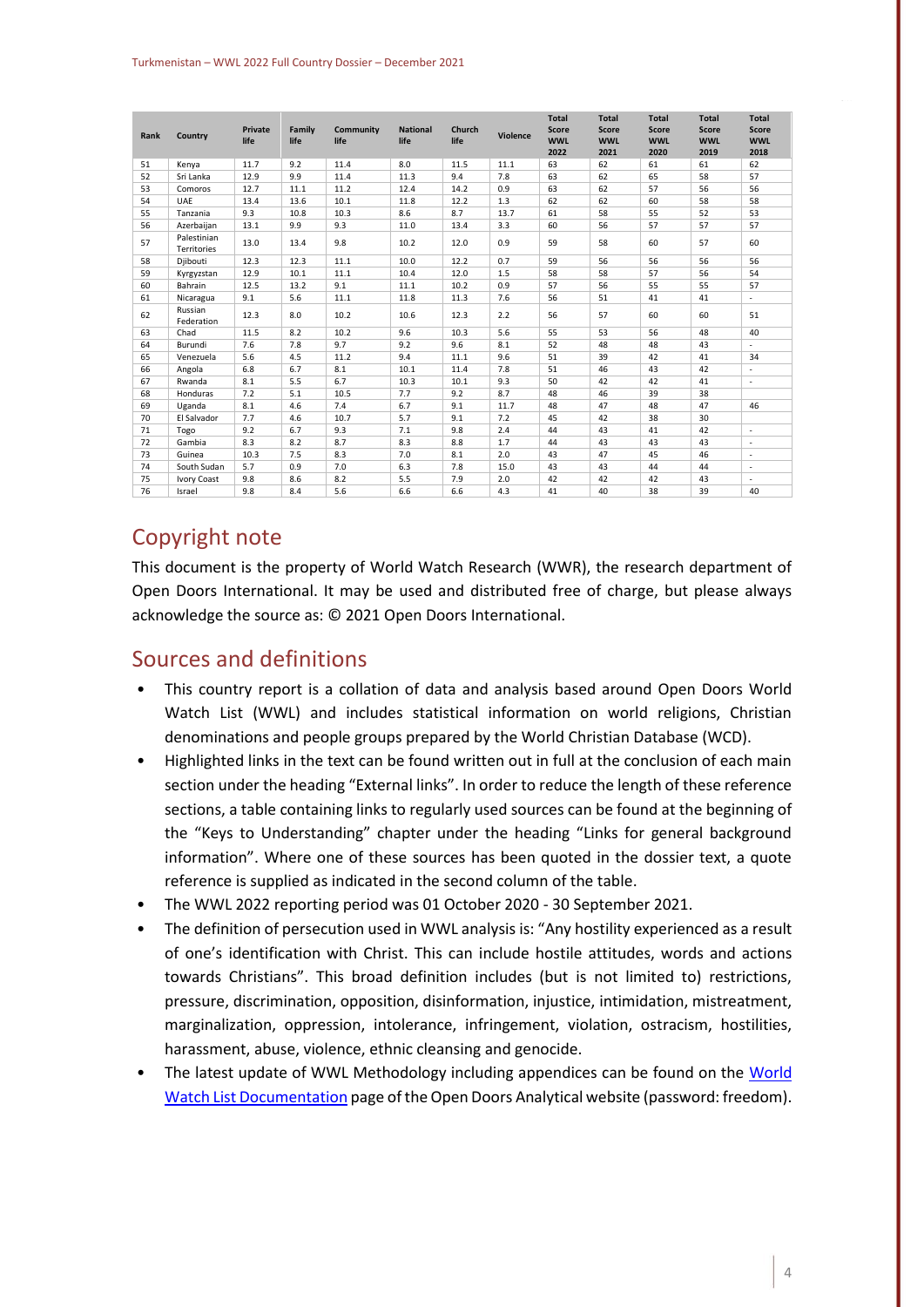# <span id="page-5-0"></span>Effect on data-gathering during COVID-19 pandemic

In the WWL 2022 reporting period, travel restrictions and other measures introduced by the governments of various countries to combat the spread of the COVID-19 pandemic did cause delays and create the need for restructuring grass-roots research in some cases. Through the agile cooperation of In-country networks, Open Doors country researchers, External experts, WWR analysts and an increased use of technological options, Open Doors is confident that – as in the previous reporting period – WWL 2022 scoring, analysis and documentation has maintained required levels of quality and reliability.

## <span id="page-5-1"></span>External Links - Introduction

• Sources and definitions: World Watch List Documentation - https://opendoorsanalytical.org/world-watch-listdocumentation/

# <span id="page-5-2"></span>WWL 2022 Situation in brief / Turkmenistan

## <span id="page-5-3"></span>Brief country details

| Turkmenistan: Population (UN estimate for 2021)                                                                   | <b>Christians</b> | Chr% |  |  |
|-------------------------------------------------------------------------------------------------------------------|-------------------|------|--|--|
| $\pm 6.117,000$                                                                                                   | 67,300            |      |  |  |
| Data source: Johnson T.M.and Zurlo G.A. eds. World Christian Database (Leiden/Boston: Brill, accessed Anril 2021) |                   |      |  |  |

*Data source: Johnson T M and Zurlo G A, eds, World Christian Database (Leiden/Boston: Brill, accessed April 2021)*

# Map of country

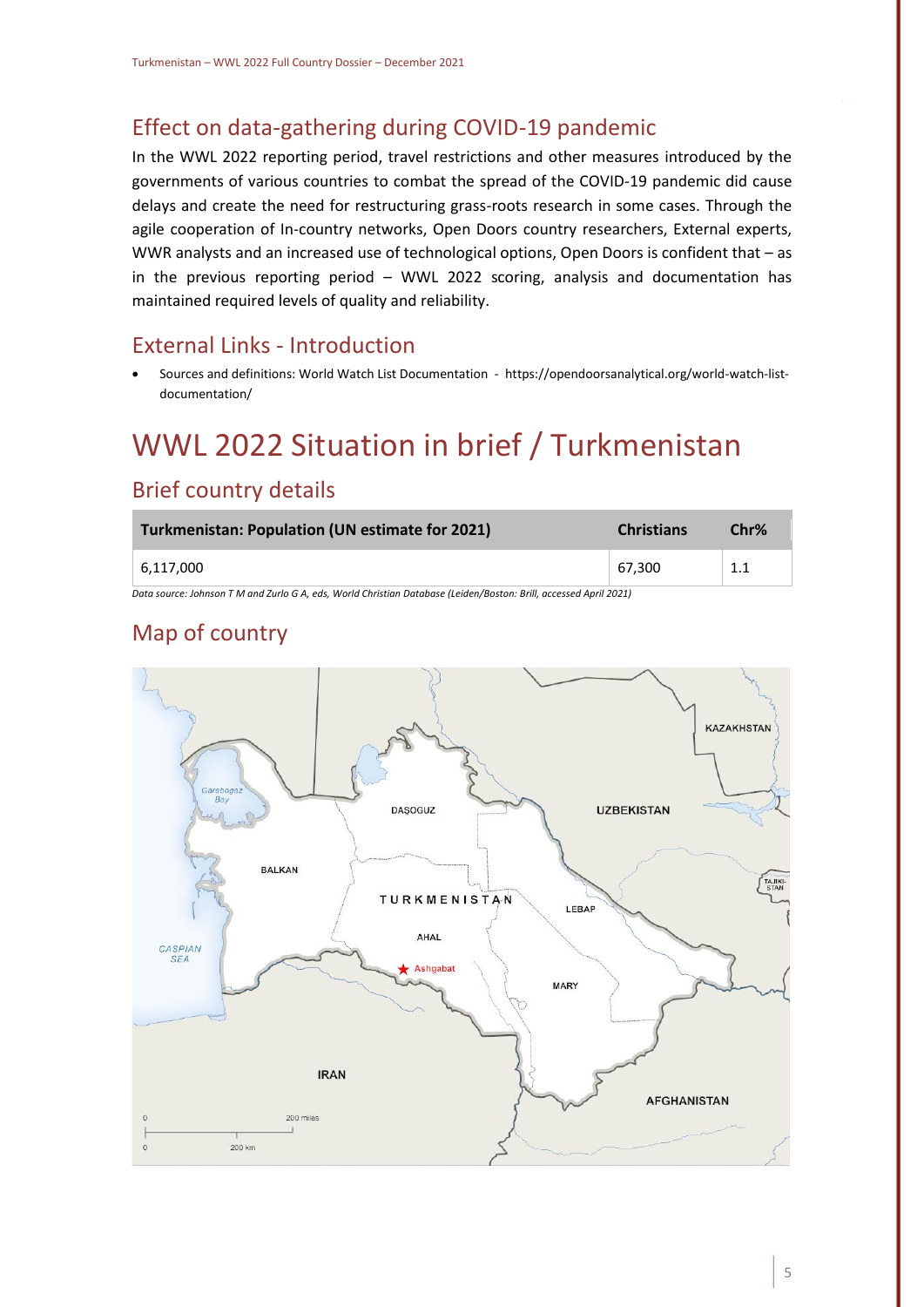| <b>Turkmenistan: World Watch List</b> | <b>Points</b> | <b>WWL Rank</b> |
|---------------------------------------|---------------|-----------------|
| <b>WWL 2022</b>                       | 69            | 25              |
| <b>WWL 2021</b>                       | 70            | 23              |
| <b>WWL 2020</b>                       | 70            | 22              |
| <b>WWL 2019</b>                       | 69            | 23              |
| <b>WWL 2018</b>                       | 68            | 19              |

*Ranks are shown above whenever the country scored 41 points or more in the WWL 2018-2022 reporting periods*

## <span id="page-6-0"></span>Dominant persecution engines and drivers

| Turkmenistan:<br><b>Main Persecution engines</b> | <b>Main drivers</b>                                                                                                                                                        |
|--------------------------------------------------|----------------------------------------------------------------------------------------------------------------------------------------------------------------------------|
| Dictatorial paranoia                             | Government officials, Political parties, Citizens (people from<br>the broader society), including mobs                                                                     |
| Islamic oppression                               | Citizens (people from the broader society), including mobs,<br>One's own (extended) family, Government officials, Ethnic<br>group leaders, Non-Christian religious leaders |
| Clan oppression                                  | Citizens (people from the broader society), including mobs,<br>One's own (extended) family, Government officials, Ethnic<br>group leaders, Non-Christian religious leaders |

*Engines and Drivers are listed in order of strength. Only Very strong / Strong / Medium are shown here.*

## <span id="page-6-1"></span>Brief description of the persecution situation

Even Russian Orthodox and Armenian Apostolic churches may experience Sunday services being monitored. The printing or importing of Christian materials is restricted. Christians from a Muslim background bear the brunt of the rights violations both at the hands of the state and from family, friends and community. Where churches have not been registered, Christians suffer repeatedly from police raids, threats, arrests and fines.

#### <span id="page-6-2"></span>Summary of international obligations and rights violations

Turkmenistan has committed to respect and protect fundamental rights in the following international treaties:

- 1. [International Covenant on Civil and Political Rights](https://www.ohchr.org/en/professionalinterest/pages/ccpr.aspx) (ICCPR)
- 2. [International Covenant on Economic, Social and Cultural Rights](https://www.ohchr.org/en/professionalinterest/pages/cescr.aspx) (ICESCR)
- 3. [Convention against Torture and Other Cruel, Inhuman or Degrading Treatment or](https://www.ohchr.org/en/professionalinterest/pages/cat.aspx)  [Punishment](https://www.ohchr.org/en/professionalinterest/pages/cat.aspx) (CAT)
- 4. [Convention on the Elimination of All Forms of Discrimination against Women](https://www.ohchr.org/EN/ProfessionalInterest/Pages/CEDAW.aspx) (CEDAW)
- 5. [Convention on the Rights of the Child](https://www.ohchr.org/en/professionalinterest/pages/crc.aspx) (CRC)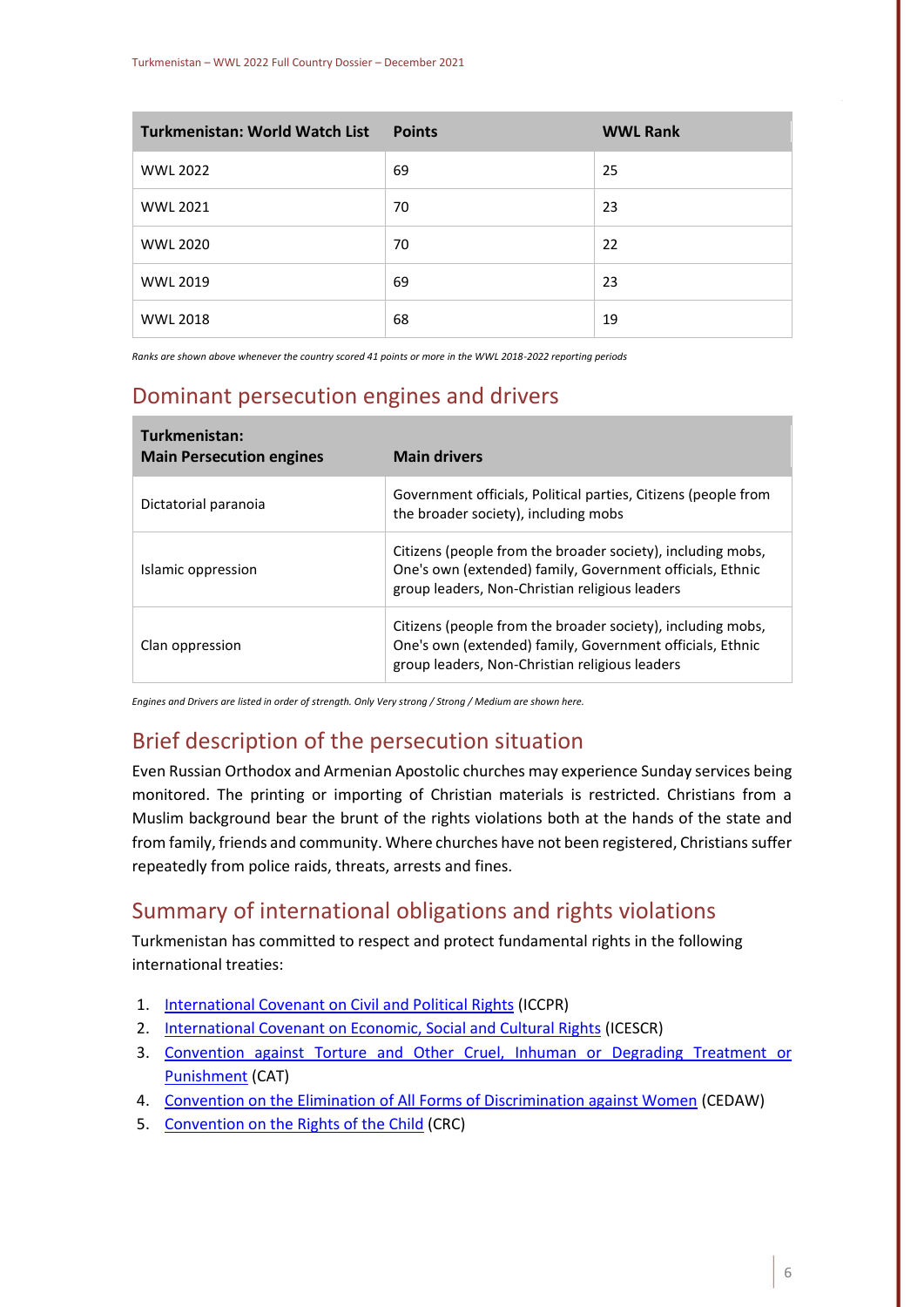Turkmenistan is not fulfilling its international obligations by regularly violating or failing to protect the following rights of Christians:

- Non-registered churches are raided, its members arrested, threatened and fined (ICCPR Arts. 9 and 18)
- Christians and their activities are closely monitored by the authorities (ICCPR Art. 17)
- Christian converts experience pressure and violence from their family and community to renounce their faith (ICCPR Art. 18)
- Access to religious literature is severely restricted and subject to official screening and approval (ICCPR Arts. 18 and 19)
- Female converts face physical beatings, house arrest, verbal and physical abuse, threats and rejection from their own family because of their faith (ICCPR Arts. 9, 12 and 18)

## <span id="page-7-0"></span>Specific examples of violations of rights in the reporting period

The WWL 2022 reporting period saw no reports of violent incidents published in the media. Other sources provided information, but due to security reasons no specific details can be published.

Almost all Christian converts face different kinds of pressure and violence such as physical and mental abuse, and general unfair treatment at all levels - in family, community, workplaces and education. The majority of the 27 reported cases of violence occurred within the family setting - beating, threats, isolation etc. Since many Christians do not dare to speak out, it is to be assumed that many cases go unreported.

## <span id="page-7-1"></span>Specific examples of positive developments

**May 2021:** Turkmen President Gurbanguly Berdymukhammedov pardoned hundreds of prisoners on an Islamic religious holiday, including jailed Jehovah's Witnesses. Berdymukhammedov was quoted on 9 May 2021 as saying that the pardons marked the Night of Revelation in the month of Ramadan which is observed by Muslims around the world. (Source: Radio Free Europe/Radio Liberty - [RFE/RL, 10 May 2021\)](https://www.rferl.org/a/turkmenistan-inmates-pardoned-berdymukhammedov-jehovahs-witnesses/31247891.html)

# <span id="page-7-2"></span>External Links - Situation in brief

- Summary of international obligations and rights violations: International Covenant on Civil and Political Rights https://www.ohchr.org/en/professionalinterest/pages/ccpr.aspx
- Summary of international obligations and rights violations: International Covenant on Economic, Social and Cultural Rights - https://www.ohchr.org/en/professionalinterest/pages/cescr.aspx
- Summary of international obligations and rights violations: Convention against Torture and Other Cruel, Inhuman or Degrading Treatment or Punishment https://www.ohchr.org/en/professionalinterest/pages/cat.aspx
- Summary of international obligations and rights violations: Convention on the Elimination of All Forms of Discrimination against Women - https://www.ohchr.org/EN/ProfessionalInterest/Pages/CEDAW.aspx
- Summary of international obligations and rights violations: Convention on the Rights of the Child https://www.ohchr.org/en/professionalinterest/pages/crc.aspx
- Specific examples of positive developments: RFE/RL, 10 May 2021 https://www.rferl.org/a/turkmenistaninmates-pardoned-berdymukhammedov-jehovahs-witnesses/31247891.html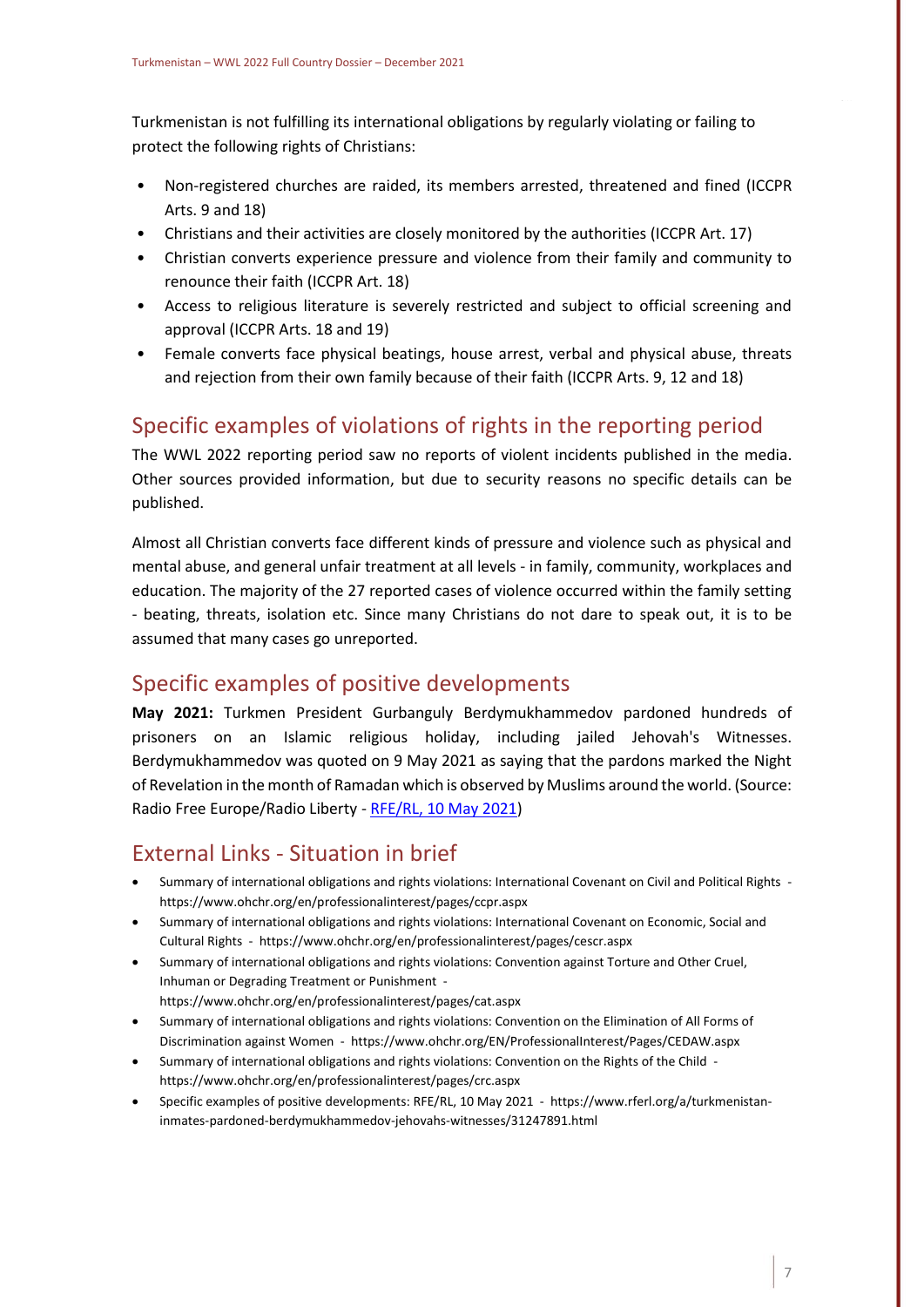# <span id="page-8-0"></span>WWL 2022: Keys to understanding / Turkmenistan

# <span id="page-8-1"></span>Links for general background information

| <b>Name</b>                                                                         | <b>Quote Reference</b>                 | Link                                                                                           | Last<br>accessed on |
|-------------------------------------------------------------------------------------|----------------------------------------|------------------------------------------------------------------------------------------------|---------------------|
| Amnesty International country report                                                | AI 2021                                | https://www.amnesty.org/en/countries/europe-and-central-<br>asia/turkmenistan/                 | 14 July<br>2021     |
| <b>BBC News country profile</b>                                                     | <b>BBC</b> country profile             | https://www.bbc.co.uk/news/world-asia-16094646                                                 | 14 July<br>2021     |
| Bertelsmann Transformation Index 2020                                               | <b>BTI 2020</b>                        | https://bti-project.org/en/reports/country-dashboard-TKM.html                                  | 14 July<br>2021     |
| CIA World Factbook                                                                  | CIA Factbook                           | https://www.cia.gov/the-world-factbook/countries/turkmenistan/                                 | 14 July<br>2021     |
| Economist Intelligence Unit Democracy<br>Index 2020                                 | <b>EIU 2020</b>                        | https://pages.eiu.com/rs/753-RIQ-438/images/democracy-index-<br>2020.pdf                       | 14 July<br>2021     |
| FFP's Fragile States Index 2021                                                     | FSI 2021                               | https://fragilestatesindex.org/country-data/                                                   | 14 July<br>2021     |
| Freedom House's 2021 Democracy index                                                | Freedom<br>House/Democracy 2021        | https://freedomhouse.org/country/turkmenistan/nations-transit/2021                             | 14 July<br>2021     |
| Freedom House's 2021 Global Freedom<br>index                                        | Freedom House/Global<br>Freedom 2021   | https://freedomhouse.org/country/turkmenistan/freedom-world/2021                               | 14 July<br>2021     |
| Freedom House's Freedom on the Net<br>2020 report (Turkmenistan is not<br>included) | Freedom House/Internet<br>Freedom 2020 | https://freedomhouse.org/countries/freedom-net/scores                                          |                     |
| Garda World country report                                                          | Garda World                            | https://www.garda.com/crisis24/country-reports/turkmenistan                                    | 14 July<br>2021     |
| Human Rights Watch World Report 2021                                                | <b>HRW 2021</b>                        | https://www.hrw.org/world-report/2021/country-chapters/turkmenistan                            | 14 July<br>2021     |
| Internet World Stats 2021                                                           | <b>IWS 2021</b>                        | https://www.internetworldstats.com/asia.htm#tm                                                 | 14 July<br>2021     |
| RSF's 2020 World Press Freedom Index                                                | World Press Freedom 2020               | https://rsf.org/en/turkmenistan                                                                | 14 July<br>2021     |
| Transparency International's 2020<br><b>Corruption Perceptions Index</b>            | CPI 2020                               | https://www.transparency.org/en/countries/turkmenistan                                         | 14 July<br>2021     |
| UNDP's Global Human Development<br><b>Indicators</b>                                | HDI                                    | http://hdr.undp.org/en/countries/profiles/TKM                                                  | 14 July<br>2021     |
| US State Department's 2020 International<br>Religious Freedom country reports       | <b>IRFR 2020</b>                       | https://www.state.gov/reports/2020-report-on-international-religious-<br>freedom/turkmenistan/ | 14 July<br>2021     |
| USCIRF 2021 country reports                                                         | <b>USCIRF 2021</b>                     | https://www.uscirf.gov/sites/default/files/2021-<br>05/Turkmenistan%20Chapter%20AR2021.pdf     | 14 July<br>2021     |
| World Bank country report                                                           | World Bank                             | https://www.worldbank.org/en/country/turkmenistan                                              | 14 July<br>2021     |

## <span id="page-8-2"></span>Recent history

After 69 years as part of the Soviet Union, Turkmenistan declared its independence on 27 October 1991. Until the death of former President Saparmurat Niyazov in 2006, the country had been in the tight grip of his quasi-religious personality cult, based on his book called "Ruhnama". The philosophy embedded in this "book of the Turkmen soul" dominated public life and was taught in schools and universities. Perhaps the climax of this reverence was the construction of a huge tower in the capital Ashgabat which was topped by a golden, rotating statue of the president. The statue was always facing the sun. The official explanation was that the sun followed the statue, not the other way round. It is hardly surprising that observers used to refer to the country as the North Korea of Central Asia.

Gurbanguly Berdymukhamedov took office after President Niyazov's death in December 2006 and overturned some of his decisions, e.g. the plan to re-name months and days according to Turkmen heroes, but he had to move carefully in deposing his predecessor who had been revered almost like a god. The compulsory teaching of Ruhnama in the country's education system was gradually reduced. The golden statue was moved to the outskirts of Ashgabat.

It did not take long before Berdymukhamedov developed his own personality cult around the honorary title "Arkadag" (Protector). After Berdymukhamedov's re-election in 2012, an "Era of Supreme Happiness" was announced. The regime decided to tear down thousands of homes and rebuild the capital Ashgabat as a white marbled city. On 25 May 2015 the authorities in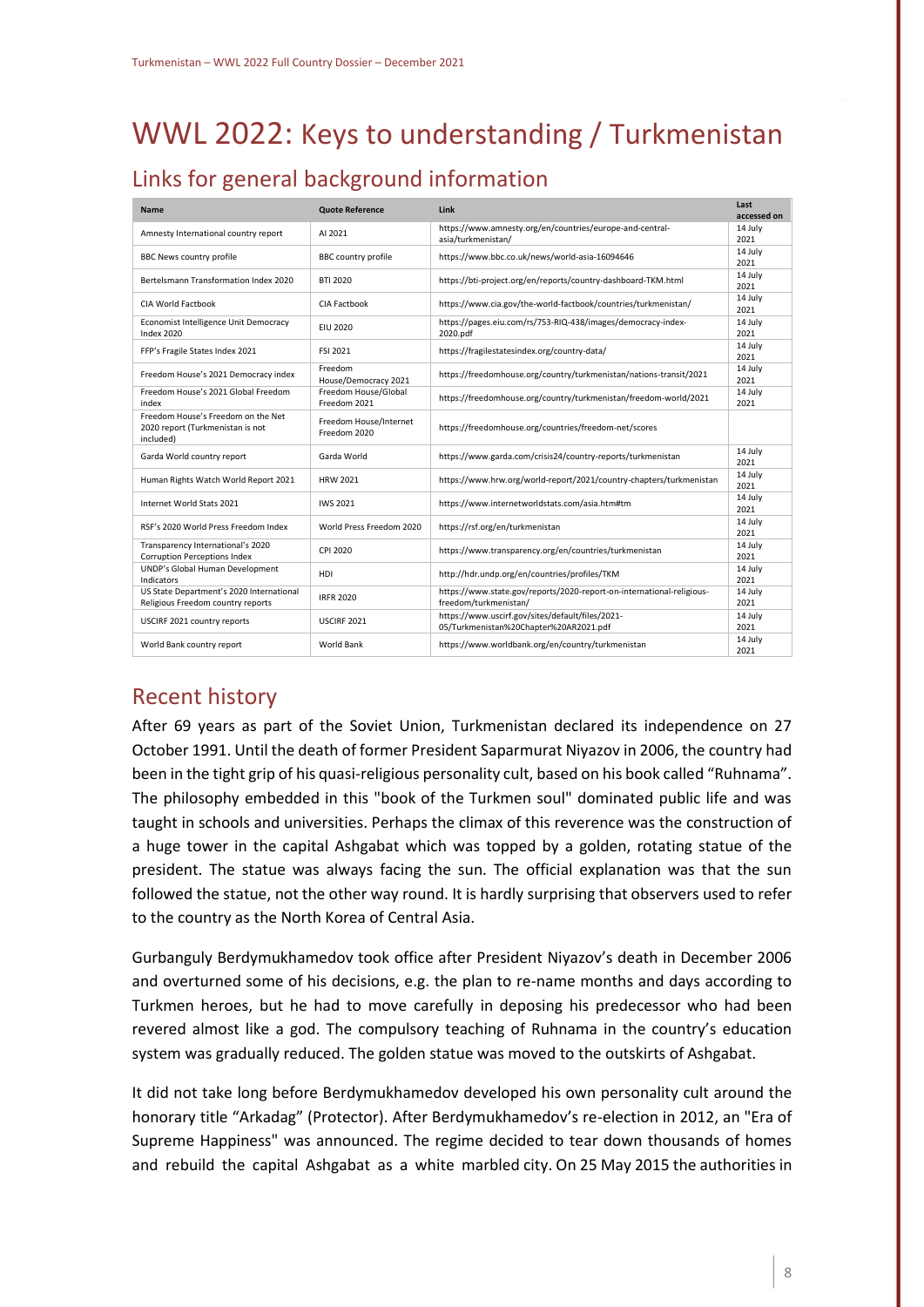Turkmenistan unveiled a giant statue of President Berdymukhamedov on horseback, holding a dove - everything covered with a layer of 24-carat gold. In September 2016 constitutional amendments were made to allow the president to run in future presidential elections regardless of his age.

In July 2019 there was commotion in Turkmenistan when the rumor spread that President Berdymukhamedov wa[s dead,](https://www.rferl.org/a/turkmen-celebs-try-to-debunk-rumors-of-president-s-death/30082030.html) (RFE/RL, 29 July 2019) after not being seen in public for a number of weeks. However, he re-appeared later in August 2019 at th[e opening of a conference](https://www.rferl.org/a/gurbanguly-berdymukhammedov-turkmenistan-/30105422.html) (RFE/RL, 12 August 2019). No explanation was ever given for his absence, but it shows how central the president is to the life of the nation.

When the COVID-19 crisis began in early 2020, President Berdymukhamedov denied that the virus had reached the country. The claim of there being no infections was accepted by a [WHO](https://turkmenistan.un.org/en/53288-press-briefing-whoeurope-experts-preliminary-outcomes-their-covid-19-mission-turkmenistan)  [delegation](https://turkmenistan.un.org/en/53288-press-briefing-whoeurope-experts-preliminary-outcomes-their-covid-19-mission-turkmenistan) visiting in July 2020 (UN Press briefing, 15 July 2020). In November 2020, the Turkmen government still *claimed* the absence of COVID-19 infections and deaths, but measures including mask-wearing and travel restrictions had meanwhile been imposed (VOA news, 30 November 2020). The total denial of the presence of the pandemic in Turkmenistan was maintained throughout the WWL 2022 reporting period. (Source[: RFE/RL, 27 September 2021\)](https://www.rferl.org/a/majlis-podcast-turkmenistan-covid/31478782.html)

## <span id="page-9-0"></span>Political and legal landscape

Turkmenistan is a presidential republic, whereby the President of Turkmenistan is both head of state and head of government. No true opposition parties are allowed. Power is concentrated in the presidency; the judiciary is wholly subservient to the government, with all judges appointed for five-year terms by the president without legislative review.

According to IRFR 2020:

• "The constitution provides for the freedom of religion and for the right of individuals to choose their religion, express and disseminate their religious beliefs, and participate in religious observances and ceremonies. The constitution guarantees the separation of government and religion and stipulates that religious organizations are prohibited from 'interference' in state affairs. The law on religion requires all religious organizations, including those previously registered under an earlier version of the law, to reregister regularly with the Ministry of Justice (MOJ) in order to operate legally. According to religious organizations, government security forces continued to severely restrict the importation of religious literature, and it remained difficult to obtain places of worship. ... According to local religious communities and international advocacy groups, members of some registered and unregistered Christian organizations continued to face official and unofficial harassment, raids, and house searches, usually as a result of attempting to gather for purposes of communal worship."

According to USCIRF 2021:

• "In 2020, religious freedom conditions in Turkmenistan remained among the worst in the world and showed no signs of improvement. Restrictive state policies have "virtually extinguished" the free practice of religion in the country, where the government appoints Muslim clerics, monitors and dictates religious practice, and punishes nonconformity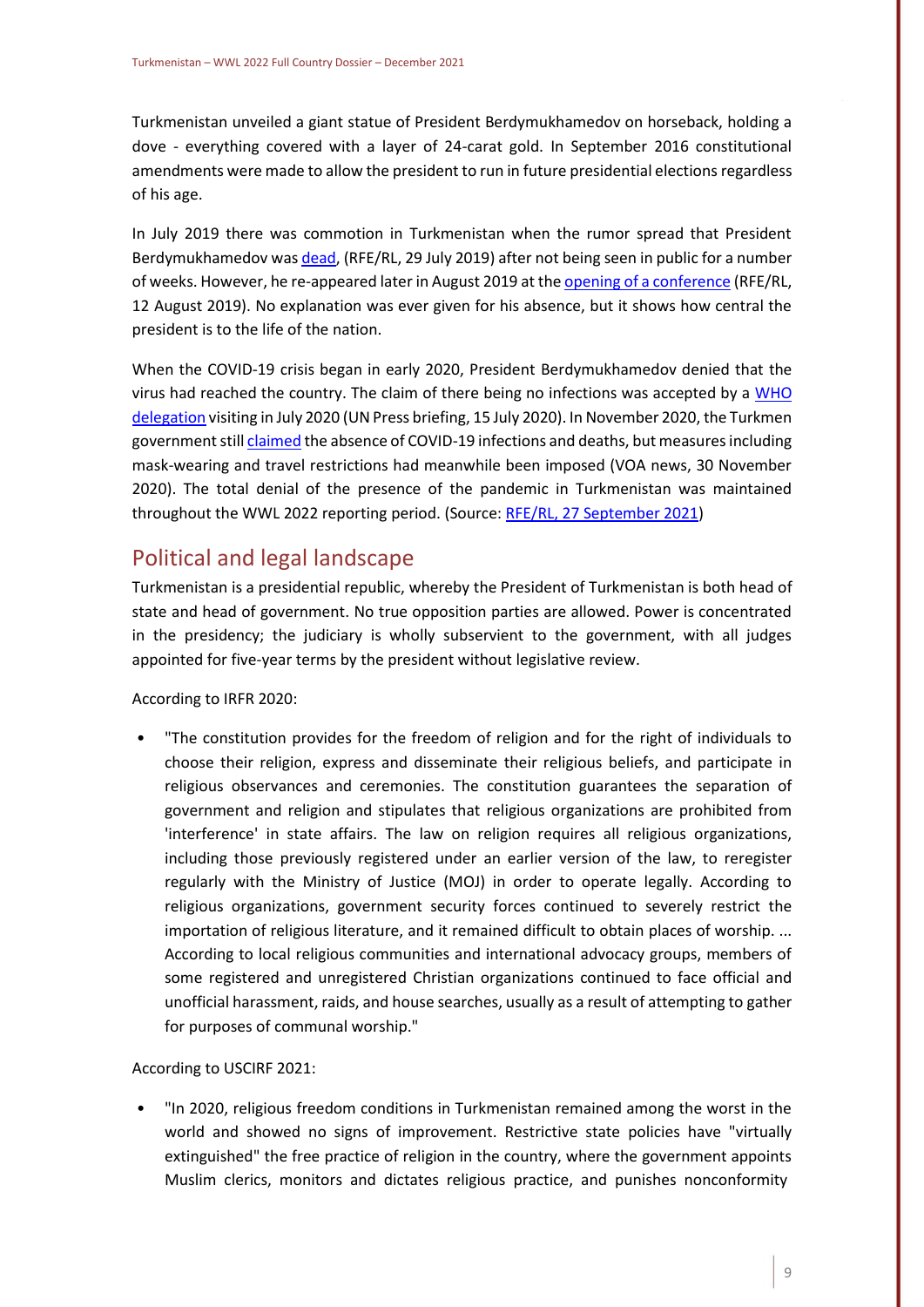through imprisonment, torture and administrative harassment."

- "Turkmenistan is an extremely closed society, described as an informational "black hole" with an abysmal record on freedom of the press. Despite the state's iron grip on the media, in September 2020 President Gurbanguly Berdymukhamedov lashed out at journalists and threatened to demote responsible officials for not adequately reporting "on the country's successes." This landscape makes it difficult to chronicle the actual extent of religious freedom abuses in the country, which are certainly more extensive than the limited number of reports indicate. Nevertheless, the available information presents a bleak picture."
- "The government continued to treat all independent religious activity with suspicion, maintaining a large surveillance apparatus that monitors believers at home and abroad. Turkmenistani law requires religious groups to register under intrusive criteria, strictly controls registered groups' activities, and punishes religious activities by unregistered groups, which are effectively banned. There were reports during the year of the authorities raiding several Protestant meetings and subsequently fingerprinting participants, forcing them to write confessions that they had attended an illegal religious gathering, and threatening them with the loss of their children and their employment. The government accelerated its ongoing persecution of Jehovah's Witnesses for their conscientious objection to military service, sentencing at least five more members to prison in 2020".

According to the law, men and women have equal constitutional rights in relation to marriage, divorce, custody and inheritance [\(OECD, 2019\)](https://www.genderindex.org/wp-content/uploads/files/datasheets/2019/TM.pdf). Despite this, the persistence of discriminatory religious and customary laws – as well as harmful gender norms - results in gender inequality. In [a 2018 periodic report,](https://tbinternet.ohchr.org/_layouts/15/treatybodyexternal/Download.aspx?symbolno=CEDAW/C/TKM/CO/5&Lang=En) the CEDAW Committee noted that Turkmenistan had inadequate laws in relation to gender-based violence (particularly domestic violence) and that women had limited access to assets. Furthermore, the systemic impunity granted to perpetrators was highlighted as an issue of concern, in addition to inadequate access to justice for victims. Despite being illegal, child marriage also remains an ongoing practice, with  $6\%$  of girls being married before the age of 18 (Girls Not Brides, 2021).

Military service is mandatory in Turkmenistan, with men obliged to serve for two years between the ages of 18 and 27. Evasion of military service is punishable with up to two years in prison; objection on conscientious grounds is not accepted (HRW 2021). Within this military context Christian men have faced hostile treatment and harassment.

| <b>Turkmenistan: Religious context</b> | <b>Number of adherents</b> | %    |
|----------------------------------------|----------------------------|------|
| Christians                             | 67,300                     | 1.1  |
| <b>Muslim</b>                          | 5,920,000                  | 96.8 |
| Hindu                                  | 0                          | 0.0  |
| <b>Buddhist</b>                        | 790                        | 0.0  |
| Ethno-religionist                      | 930                        | 0.0  |

## <span id="page-10-0"></span>Religious landscape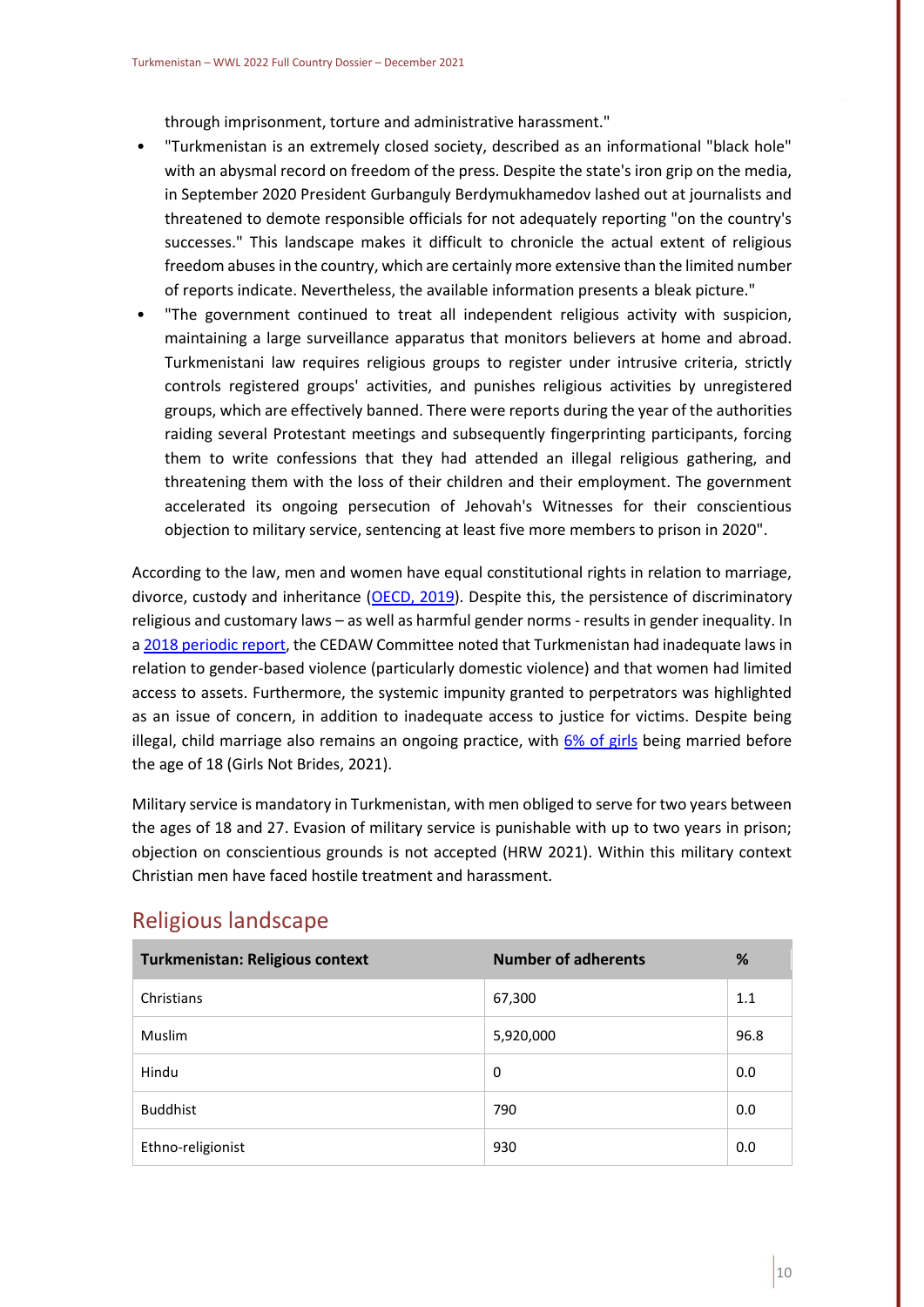| Jewish                                                                                                                | 500     | 0.0 |
|-----------------------------------------------------------------------------------------------------------------------|---------|-----|
| Bahai                                                                                                                 | 1,200   | 0.0 |
| Atheist                                                                                                               | 23,900  | 0.4 |
| Agnostic                                                                                                              | 102,000 | 1.7 |
| Other                                                                                                                 | 700     | 0.0 |
| OTHER includes Chinese folk, New religionist, Sikh, Spiritist, Taoist,<br>Confucianist, Jain, Shintoist, Zoroastrian. |         |     |

*Data source: Johnson T M and Zurlo G A, eds, World Christian Database (Leiden/Boston: Brill, accessed April 2021)*

Although Turkmenistan's main religion is Islam – predominantly Sunni - it would be wrong to call Turkmenistan a Muslim country. 70 years of atheism during the Soviet era have left a deep influence. The government (the heirs of the atheist Soviets) is staunchly secular and has Islam firmly under control. Muslim citizens follow basic Islamic culture rather than strict Muslim teachings. According to the US State Department (IRFR 2020): "There are small pockets of Shia Muslims, consisting largely of ethnic Iranians, Azeris, and Kurds, some located in Ashgabat, with others along the border with Iran, and in the western city of Turkmenbashi."

According to WCD, the next largest religious categories are agnostics and atheists, found particularly in the capital Ashgabat and other major cities. This is the result of 70 years of forced atheism by the government of the USSR from 1917 to 1991 and by the Turkmen regimes of Presidents Niyazov and Berdymukhamedov since then.

Christians are a very small group making up 1.1% of the population. The small Christian minority is weak due to much division and little cooperation between the various denominations. There are but few exceptions to this and it plays into the hands of the government.

There is no freedom of religion in Turkmenistan despite the claims to the contrary in the country's Constitution. The dictatorial government of Turkmenistan uses a huge body of state agents (police, secret services, local imams) to closely monitor all religious activities. It has imposed so many restrictions on religious freedom that one can say that it simply does not exist in Turkmenistan. This is the case for all religions, not only for the Christian faith. As stated by IRFR 2020: "Religious leaders and others again stated they were reluctant to speak out publicly about religious freedom issues out of fear of harassment, ostracism, or public shaming by their family members, friends, and neighbors. Numerous citizens stated that the government's suspicion of religion continued to be mirrored in the private sector, and that membership in a minority religious organization or even 'excessive' expressions of religion could result in the loss of employment or employment opportunities. Some members of minority religious groups reported societal prejudices against religious groups that were not Sunni Muslim or Russian Orthodox."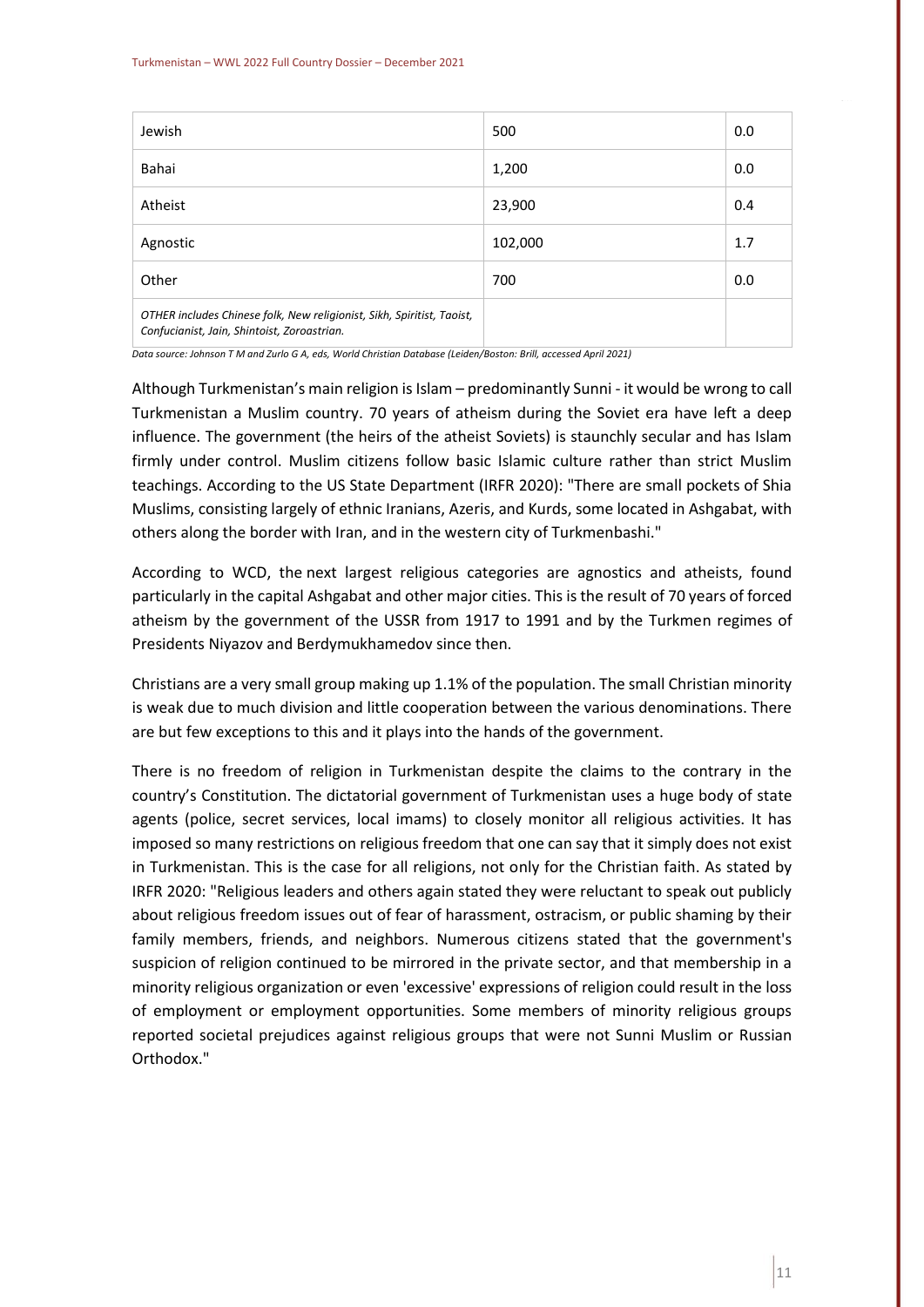# <span id="page-12-0"></span>Economic landscape

According to the World Bank:

- *GDP (current US\$) (billions):* 40.76 (in 2018)
- *GDP growth (annual %):* 6.2 Turkmenistan's GDP growth has been declining since 2010.

Turkmenistan is very rich in oil and natural gas and has been a major exporter of both for decades, mainly to Russia and China. In [April 2019,](https://jamestown.org/program/turkmenistans-gas-exports-hampered-by-geopolitical-realities/) after settling its commercial dispute with Turkmenistan, Russia's Gazprom resumed gas imports (halted in 2016) from this Central Asian state (Jamestown Foundation, 2 October 2019). To date, most of Turkmenistan's gas goes to China, via the Central Asia-China pipeline. This west-east pipeline also pumps gas from Kazakhstan and Uzbekistan, restricting Ashgabat's options to augment the volumes it sends to China. Until the fourth string of this pipeline is completed, Turkmenistan needs an alternative export route, weakening Ashgabat's position in negotiations with Moscow. Moreover, Turkmenistan is repaying Chinese loans for the construction of the Central Asia-China pipeline through subsidized or even free gas exports. Falling oil prices further affected Turkmenistan's gas contracts with China since their negotiated prices were indexed to international crude oil prices.

The unemployment and the poverty rate remain at a very high level. The considerable growth of GDP – per capita as well as in percentage – has not improved the living conditions of all citizens on an equal basis. The huge drop in the oil price since 2014 has had a negative effect on Turkmenistan's economy, causing the planned reconstruction of the capital Ashgabat to be delayed.

The government of President Berdymukhamedov is known for gross [mismanagement](https://www.rferl.org/a/qishloq-ovozi-turkmenistan-health-risk-berdymukhammedov-animal-diseases-herbal-remedies/30313192.html) of the economy and scant regard for the welfare of his own people (RFE/RL, 7 December 2019). Food shortages and price surges i[n Turkmenistan](https://www.rferl.org/a/food-shortages-ashgabat-turkmenistan/30187280.html) first appeared in late 2016, although the authorities have never publicly acknowledged or addressed them (RFE/RL, 27 September 2019). Despite the country's potential wealth due to enormous amounts of natural gas and other commodities, only a very small elite benefits from it. Turkmenistan does not have [billions](https://www.rferl.org/a/qishloq-ovozi-plunging-oil-prices-kazakhstan-turkmenistan-economic-problems/30572905.html) of dollars available to spend defending its currency and the government has rejected advice for years that it should devalue the manat (RFE/RL, 23 April 2020). According to reports, "another sign the Central Asian energy-rich nation may be cash-strapped" is that cas[h withdrawals](https://www.rferl.org/a/turkmen-district-further-restricts-daily-atm-cash-withdrawals-card-payments/30535309.html) via ATM have been restricted for individuals (RFE/RL, 6 April 2020).

Christians in Turkmenistan are under great state pressure. Additionally, they suffer like the rest of the population from the deteriorating economy. For instance: Although the COVID-19 virus has never officially reached Turkmenistan, in [March 2020,](https://www.rferl.org/a/turkmenistan-coronavirus-food-prices-skyrocket--special-measures/30508897.html?ltflags=mailer) food prices reached record levels in the Turkmen capital as the government restricted entry into Ashgabat amid apparent government efforts to prevent any spread of the coronavirus (RFE/RL, 25 March 2020).

According to Georgetown's 2019/20 [Women, Peace and Security Index,](https://giwps.georgetown.edu/wp-content/uploads/2019/12/WPS-Index-2019-20-Report.pdf) Turkmenistan rose by 20 places in the global ranking; this improvement was primarily driven by a stark improvement in financial inclusion for women, which increased from 1% to 36% (in part reflecting the impact of the [2016 Employment Act](https://www.ilo.org/dyn/natlex/natlex4.detail?p_lang=en&p_isn=105760&p_country=TKM) which allowed women greater access to jobs). Greater gender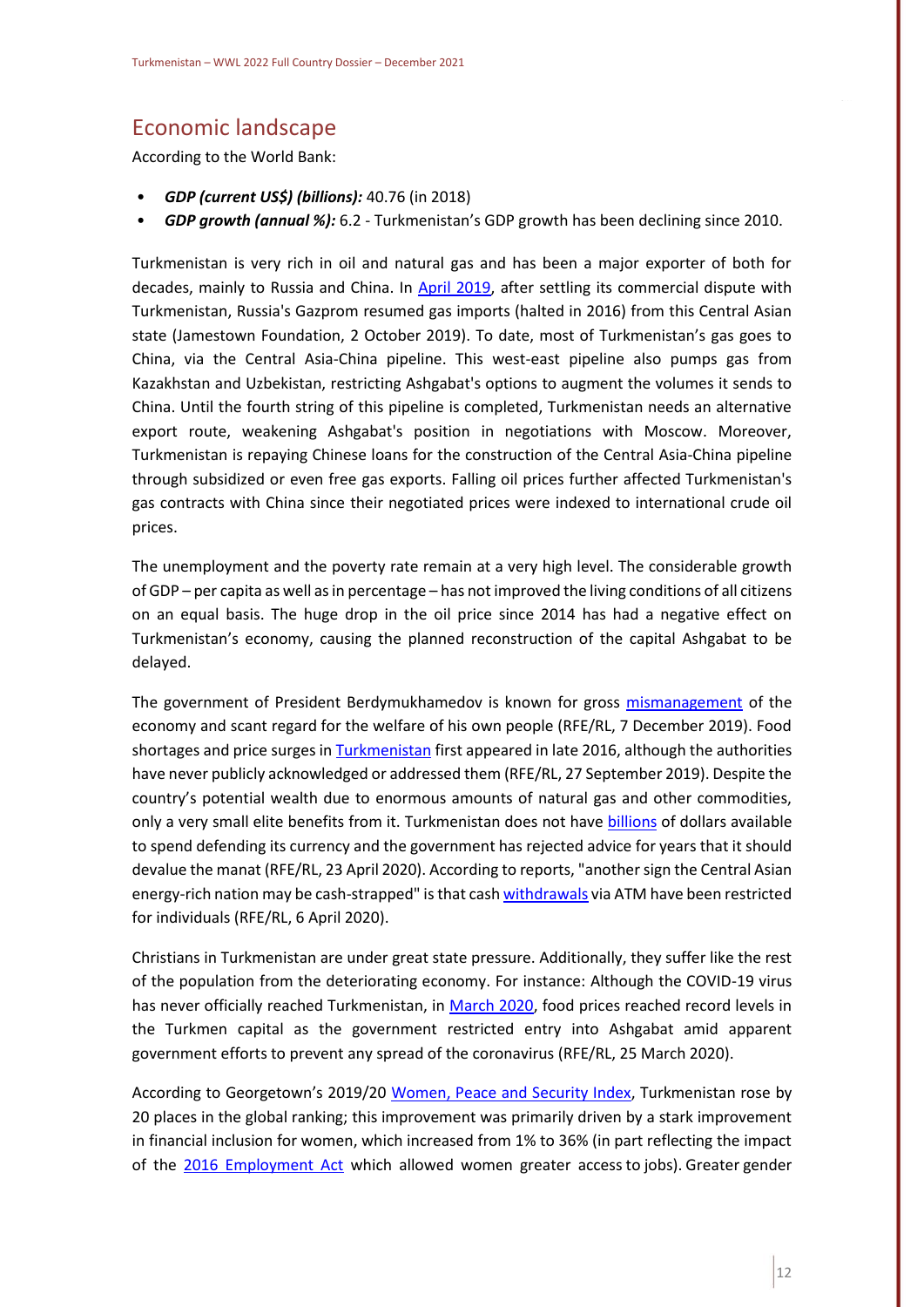parity has also been reached in the context of education, although boys remain more likely to study at the tertiary level than girls [\(UNICEF, 2021\)](https://www.unicef.org/turkmenistan/gender). Despite these positive developments, women and girls continue to lose out on their due inheritance due to ongoing [patrilineal](https://www.genderindex.org/wp-content/uploads/files/datasheets/2019/TM.pdf)  [inheritance practices](https://www.genderindex.org/wp-content/uploads/files/datasheets/2019/TM.pdf) (OECD, 2019).

## <span id="page-13-0"></span>Social and cultural landscape

According to th[e UNDP's full 2020 report](http://hdr.undp.org/sites/default/files/hdr2020.pdf) (page 343) and the CIA Factbook:

- *Main ethnic groups:* Turkmen 85%, Uzbek 5%, Russian 4%, other 6% (2003)
- *Main languages:* Turkmen (official) 72%, Russian 12%, Uzbek 9%, other 7%
- *Urban population:* 53% of total population (2021)
- *Literacy rate:* 99.7% (2015)

According to the UN Global Human Development Indicators (HDI 2021):

- *HDI score and ranking:* 0.715, ranking 111
- *Life expectancy at birth:* 68.2 years
- *Expected years of schooling:* 11.2 years
- *Employment to population ratio (% ages 15 years and older):* 62.0
- *Population in multidimensional poverty, headcount (thousands – for the year of the survey):* 23
- *Gender inequality index:* data not available
- *Corruption:* Corruption is endemic at all levels of administration and government. The power groups within the regime have no interest in losing their opportunity of making money.
- *Literacy:* Thanks to the former Soviet system of education, practically every citizen in Turkmenistan is literate. This means that people who are interested in the Christian message can read materials in their own language. The restrictions imposed by the government (all materials must be approved and only registered groups may be active) mean that most distribution etc. must be done unofficially.
- *Human rights:* Turkmenistan has a bad reputation as far as human rights are concerned and its prisons and labor camps are constantly overpopulated. Literally thousands of people are held in appalling conditions. The best known of these is the Seydi labor camp in the desert some 40 kilometers (25 miles) north-west of the city of Turkmenabad near the Amu Darya River and Uzbek border. Every year there are amnesty days when hundreds or prisoners are released.
- *COVID-19:* Due to the threat of COVID-19 (although no infections have been officially reported in 2020), on [19 March 2020](https://www.rferl.org/a/turkmenistan-restricts-traffic-between-regions-but-doesn-t-mention-coronavirus/30499454.html) Turkmenistan sealed off its capital, Ashgabat, ostensibly as a measure to combat any potential spreading of the virus. This occurred without any public announcement by the authorities or state media (RFE/RL, 20 March 2020). Traffic between the country's provinces was also restricted, with checkpoints set up on highways. In May 2020, desperate to buy food and medicine, some [residents](https://www.rferl.org/a/impoverished-turkmen-selling-jewelry-cars-to-buy-food-and-pay-bills/30626235.html) of eastern Turkmenistan resorted to selling their cars, jewelery, livestock, and household items to survive (RFE/RL, 21 May 2020).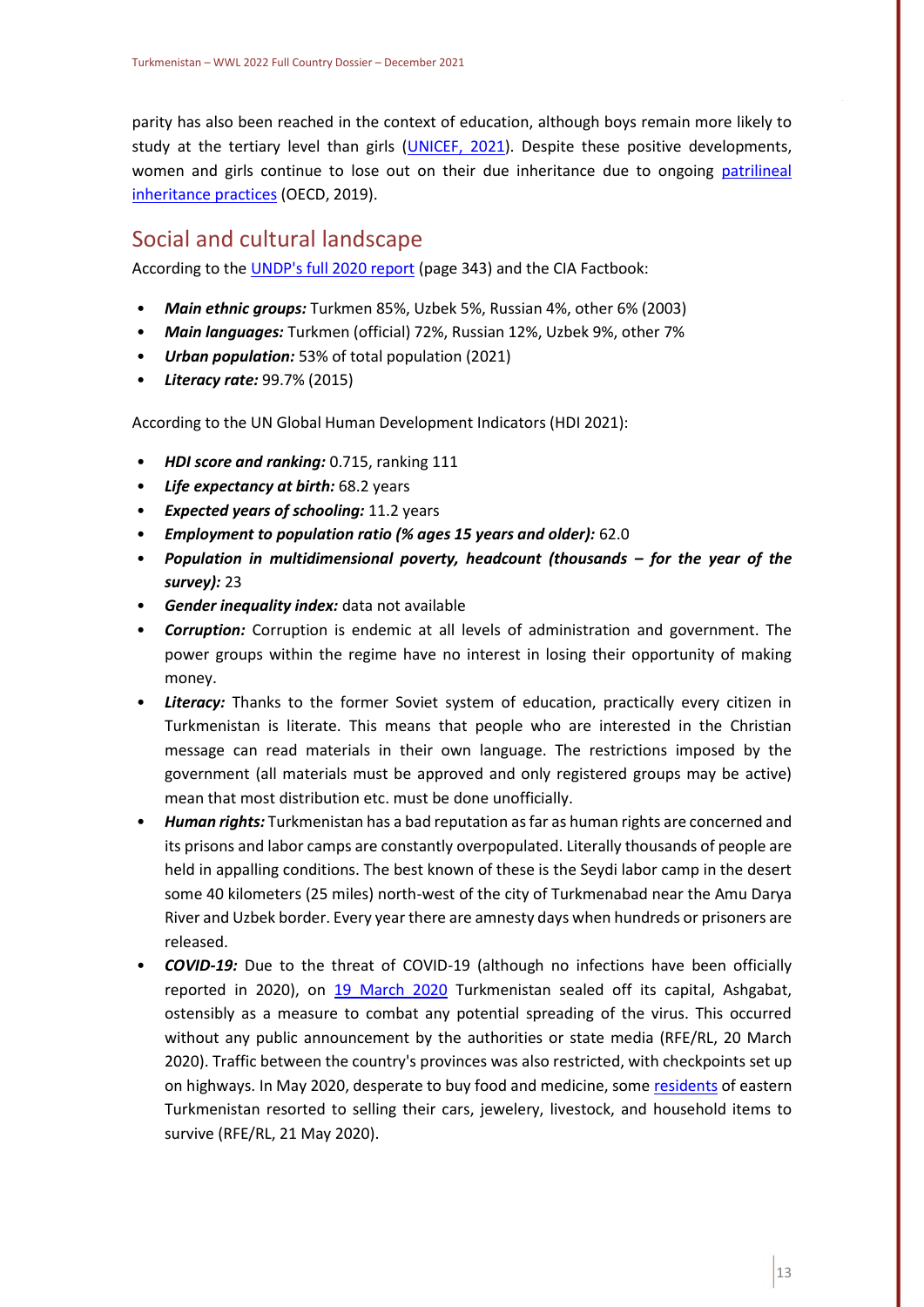• *Children:* According to Asia News reporting on 17 May 2021: "Th[e children of Turkmenistan](http://www.asianews.it/news-en/Children-starve-in-Ashgabats-endless-crisis--53161.html) are affected by a profound lack of food and a 'high level of poverty' according to the World Health Organization report released on 13 May, highlighting the 'low level of obesity' among Turkmen children compared to their peers in neighboring Central Asian states. The economic crisis in Turkmenistan, which began as early as Soviet times, shows no signs of abating, with the very high unemployment rate and poor average salaries, which are unable to cover even the minimum needs of families. On 15 May 2021 the correspondents of Radio Azatlik published a report on poor Turkmen families, who are unable to feed their children and try to place them in orphanages."

In general, Christians experience the same problems as all other people in the country and are not especially targeted economically or socially. The only exception to this is the pressure from the social environment (family, local imams, villagers) on Christians with a Muslim background.

As noted by the [OECD](https://www.genderindex.org/wp-content/uploads/files/datasheets/2019/TM.pdf) (2019/20), there remain strong stereotypes in Turkmenistan about the roles of men and women. Women are viewed primarily as mothers and caregivers, assuming a disproportionate domestic workload (often in addition to a job), whereas men are viewed as financial providers and decision makers. As noted by Human Rights Watch, dress and travel restrictions are also imposed on women [\(HRW, 2019\)](https://www.hrw.org/world-report/2019/country-chapters/turkmenistan). Domestic violence victims (usually women) rarely report crimes, resulting in widespread impunity for perpetrators [\(CEDAW, 2018\)](https://tbinternet.ohchr.org/_layouts/15/treatybodyexternal/Download.aspx?symbolno=CEDAW/C/TKM/CO/5&Lang=En). There is strong stigma attached to sexual harassment and rape in particular, meaning such attacks are rarely reported or taken to court [\(OECD, 2019\)](https://www.genderindex.org/wp-content/uploads/files/datasheets/2019/TM.pdf). This broad societal acceptance of gender-based violence provides an avenue that can be exploited for the means of religiously motivated persecution.

Whilst Turkmenistan scores relatively highly in relation to community safety in Georgetown's [Women, Peace and Security index](https://giwps.georgetown.edu/wp-content/uploads/2019/12/WPS-Index-2019-20-Report.pdf) (2019/2020, p.17), women and girls remain vulnerable to sexual harassment and abuse in the public sphere [\(CEDAW, 2018\)](https://tbinternet.ohchr.org/_layouts/15/treatybodyexternal/Download.aspx?symbolno=CEDAW/C/TKM/CO/5&Lang=En). Violence within the home has reportedly risen within the context of COVID-19 lockdown restrictions (UN Turkmenistan, July [2020\)](https://turkmenistan.un.org/en/53001-putting-brakes-covid-19-safeguarding-health-and-rights-women-and-girls).

## <span id="page-14-0"></span>Technological landscape

According to Internet World Stats (IWS 2021):

- *Internet usage:* 25.5% penetration
- *Facebook usage:* 2.3% penetration. According to [NapoleonCat \(2019\),](https://napoleoncat.com/stats/facebook-users-in-turkmenistan/2019/01#:~:text=There%20were%2015%20500%20Facebook,user%20group%20(7%20600).) 56% of Facebook users are men compared to 44% of women, indicating a slight gender gap.

According to World Bank's country profile:

• *Mobile phone subscriptions:* 162.9 per 100 people. Compared to other regions, Central Asia has a relatively [small gender gap](https://www.gsma.com/mobilefordevelopment/wp-content/uploads/2020/05/GSMA-The-Mobile-Gender-Gap-Report-2020.pdf) in relation to cell phone ownership, although men are more likely to own a phone (GSMA, 2020).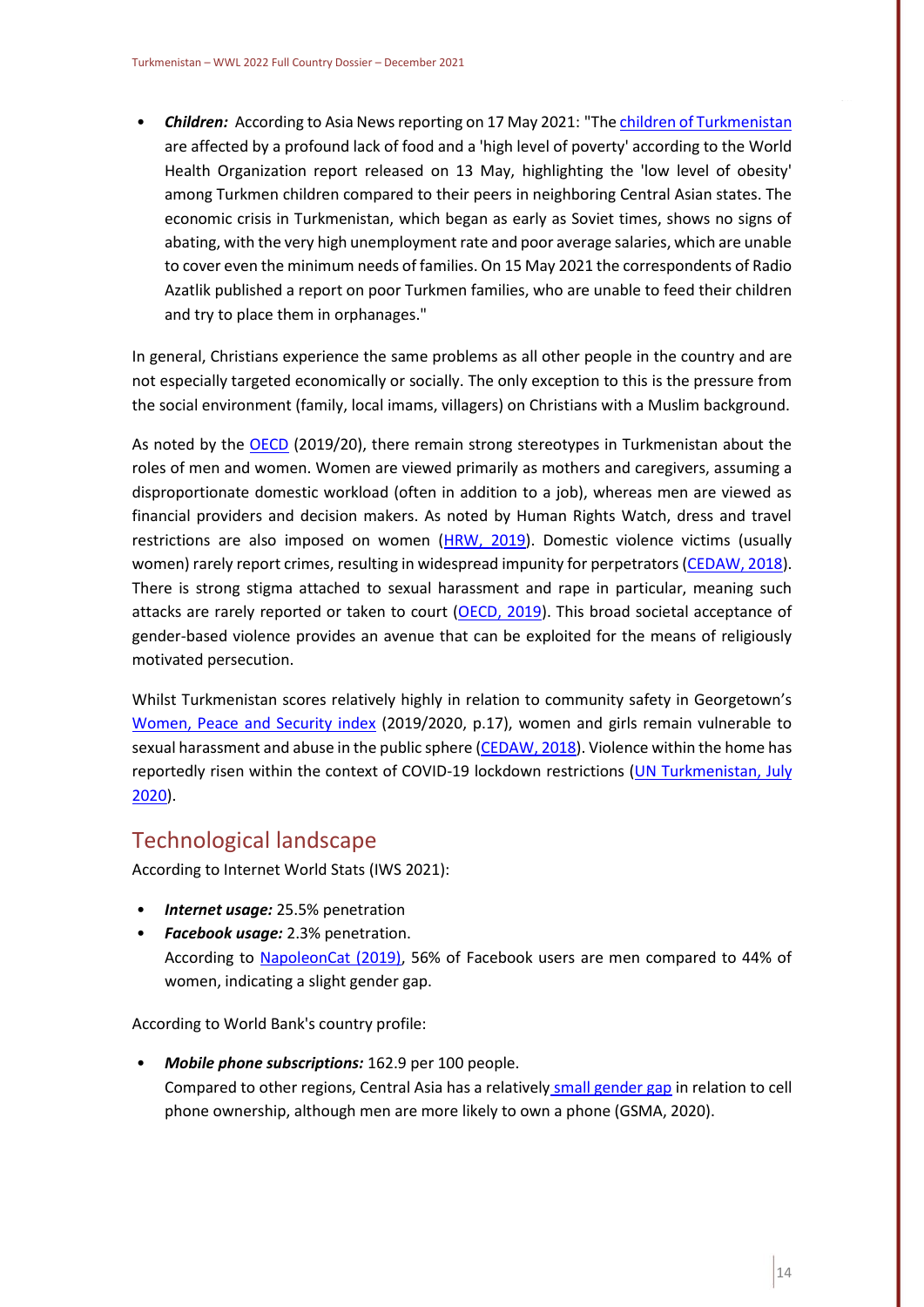According to [BuddeComm Research](https://www.budde.com.au/Research/Turkmenistan-Telecoms-Mobile-and-Broadband-Statistics-and-Analyses) (updated 30 October 2020):

- Slow growth in telecom services in this predominantly rural country can be attributed to a large extent to the slow development of the private sector and state control over most economic activities.
- Turkmentelecom is the primary provider of telecom services. Mobile services are offered through its subsidiary TM-Cell. There was some competition from MTS Turkmenistan before that private company withdrew from the market in late 2019, having had its operating license revoked.
- Turkmenistan has experienced a number of problems in its efforts to upgrade telecom infrastructure, and the telephone network remains poorly developed. Many rural areas have no fixed-line coverage, leaving the relatively antiquated mobile network infrastructure as the only platform for voice and data services.
- Fixed broadband penetration in Turkmenistan remains limited in scale and nature. Services are extremely slow, though when the Trans-Caspian cable is completed the country will secure additional international Internet capacity which should see an improvement in the quality of services.

Turkmenistan is not included in Freedom House's Freedom on the Net Report. However, Turkmenistan is one of the most closed countries when it comes to the Internet. There are several Internet cafés in the capital Ashgabat, but access to most international websites is blocked. The government has a monopoly on Internet access, and uses computer programs to search emails for coded words and block suspicious messages. Foreign Christian sites are blocked. Low connection speeds do not allow the downloading of content from the few websites that are available.

## <span id="page-15-0"></span>Security situation

All borders are guarded by police, secret services and the army, especially the borders with Iran and Afghanistan. There are checkpoints along all major routes. Media are monitored, and public rooms and also hotel rooms are likely to be tapped.

According to [World Scientific](https://www.worldscientific.com/doi/pdf/10.1142/9781783269969_0022) (accessed 25 June 2020): "Despite being an immediate neighbour of Afghanistan, Turkmenistan (formerly known as Turkmenia), remains largely unaffected by terrorism. According to the Global Terrorism Index (GTI), published by the Institute for Economics and Peace the risk of a terrorist attack in Turkmenistan remains low. Nevertheless, Turkmenistan, like other countries bordering Afghanistan, is concerned about the implications of the US military drawdown from Afghanistan. The presence of the Taliban, al-Qaeda and its affiliated Central Asian militant groups in Afghanistan and Pakistan pose a potential threat to Turkmenistan. Furthermore, transnational crime such as drug production and smuggling in Afghanistan have exacerbated in recent years. There have also been reports that the citizens of Turkmenistan are fighting among rebel forces against the Syrian government. The Turkmen fighters returning to home from Syria is another legitimate security concern for the Turkmen government."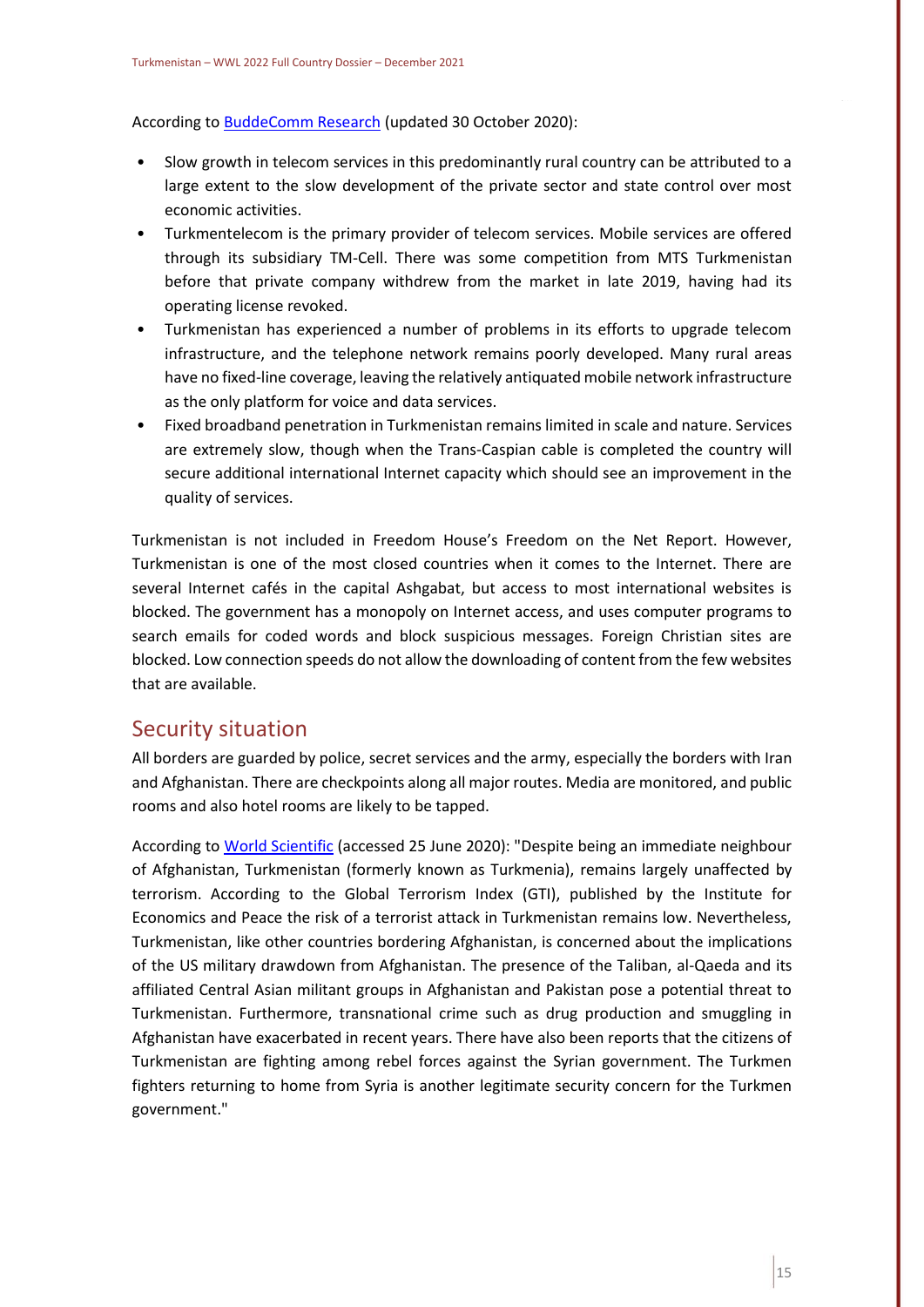Christians in Turkmenistan need to be extremely careful. State agents (e.g. police and secret services) constantly monitor their activities. It is very difficult for foreign Christians to visit Turkmenistan either as a tourist or in any other role. Only a very limited number of foreigners visit the country. It is practically impossible to get a religious visa to visit the churches. Only short-term visits (5 days) will be allowed in rare cases. All visitors are monitored by the government. Citizens are also hindered from visiting Christians in other countries. Exit visas are required and are often denied.

#### <span id="page-16-0"></span>Trends analysis

#### **1) Politics: No major changes ahead**

The keyword is stability. Over the past decades there have been hardly any changes at all in Turkmenistan. The dictatorial government has not faced any serious challenges from any form of opposition (including demonstrations of any kind) and it has consistently imposed severe surveillance in almost every aspect of life. Thousands of people are sent to prison or labor camps every year. Turkmenistan has been called the 'North Korea' of Central Asia. Life for Christians is unlikely to improve in the foreseeable future.

#### **2) Economy: Hard times have arrived**

The days when Turkmenistan could rely on steady income from oil and natural gas are over. This has caused much uncertainty for the Turkmen population, especially since they do not get any help or protection from the government. The regime has continued to claim that there are no COVID-19 infections in the country.

## <span id="page-16-1"></span>External Links - Keys to understanding

- Recent history: dead https://www.rferl.org/a/turkmen-celebs-try-to-debunk-rumors-of-president-sdeath/30082030.html
- Recent history: opening of a conference https://www.rferl.org/a/gurbanguly-berdymukhammedovturkmenistan-/30105422.html
- Recent history: WHO delegation https://turkmenistan.un.org/en/53288-press-briefing-whoeurope-expertspreliminary-outcomes-their-covid-19-mission-turkmenistan
- Recent history: claimed https://www.voanews.com/extremism-watch/turkmenistan-clamps-down-covid-19 criticism
- Recent history: RFE/RL, 27 September 2021 https://www.rferl.org/a/majlis-podcast-turkmenistancovid/31478782.html
- Political and legal landscape: OECD, 2019 https://www.genderindex.org/wpcontent/uploads/files/datasheets/2019/TM.pdf
- Political and legal landscape: 2018 periodic report https://tbinternet.ohchr.org/\_layouts/15/treatybodyexternal/Download.aspx?symbolno=CEDAW/C/TKM/CO/5 &Lang=En
- Political and legal landscape: 6% of girls https://atlas.girlsnotbrides.org/map/turkmenistan/
- Economic landscape: April 2019 https://jamestown.org/program/turkmenistans-gas-exports-hampered-bygeopolitical-realities/
- Economic landscape: mismanagement https://www.rferl.org/a/qishloq-ovozi-turkmenistan-health-riskberdymukhammedov-animal-diseases-herbal-remedies/30313192.html
- Economic landscape: Turkmenistan https://www.rferl.org/a/food-shortages-ashgabatturkmenistan/30187280.html
- Economic landscape: billions https://www.rferl.org/a/qishloq-ovozi-plunging-oil-prices-kazakhstanturkmenistan-economic-problems/30572905.html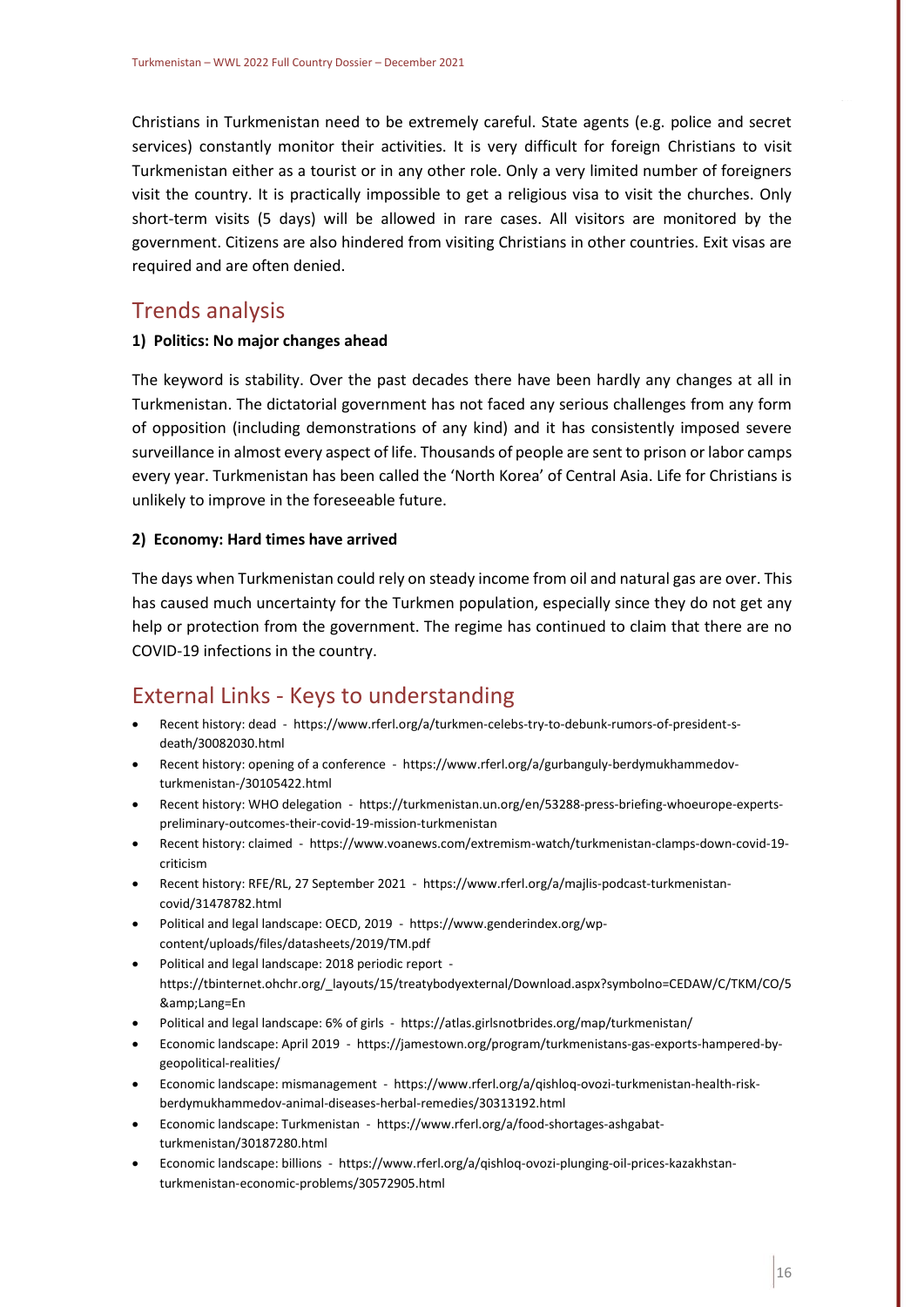- Economic landscape: withdrawals https://www.rferl.org/a/turkmen-district-further-restricts-daily-atm-cashwithdrawals-card-payments/30535309.html
- Economic landscape: March 2020 https://www.rferl.org/a/turkmenistan-coronavirus-food-prices-skyrocket- special-measures/30508897.html?ltflags=mailer
- Economic landscape: Women, Peace and Security Index https://giwps.georgetown.edu/wpcontent/uploads/2019/12/WPS-Index-2019-20-Report.pdf
- Economic landscape: 2016 Employment Act https://www.ilo.org/dyn/natlex/natlex4.detail?p\_lang=en&p\_isn=105760&p\_country=TKM
- Economic landscape: UNICEF, 2021 https://www.unicef.org/turkmenistan/gender
- Economic landscape: patrilineal inheritance practices https://www.genderindex.org/wpcontent/uploads/files/datasheets/2019/TM.pdf
- Social and cultural landscape: UNDP's full 2020 report http://hdr.undp.org/sites/default/files/hdr2020.pdf
- Social and cultural landscape: 19 March 2020 https://www.rferl.org/a/turkmenistan-restricts-trafficbetween-regions-but-doesn-t-mention-coronavirus/30499454.html
- Social and cultural landscape: residents https://www.rferl.org/a/impoverished-turkmen-selling-jewelry-carsto-buy-food-and-pay-bills/30626235.html
- Social and cultural landscape: children of Turkmenistan http://www.asianews.it/news-en/Children-starve-in-Ashgabats-endless-crisis--53161.html
- Social and cultural landscape: OECD https://www.genderindex.org/wpcontent/uploads/files/datasheets/2019/TM.pdf
- Social and cultural landscape: HRW, 2019 https://www.hrw.org/world-report/2019/countrychapters/turkmenistan
- Social and cultural landscape: CEDAW, 2018 https://tbinternet.ohchr.org/\_layouts/15/treatybodyexternal/Download.aspx?symbolno=CEDAW/C/TKM/CO/5 &Lang=En
- Social and cultural landscape: OECD, 2019 https://www.genderindex.org/wpcontent/uploads/files/datasheets/2019/TM.pdf
- Social and cultural landscape: Women, Peace and Security index https://giwps.georgetown.edu/wpcontent/uploads/2019/12/WPS-Index-2019-20-Report.pdf
- Social and cultural landscape: CEDAW, 2018 https://tbinternet.ohchr.org/\_layouts/15/treatybodyexternal/Download.aspx?symbolno=CEDAW/C/TKM/CO/5 &Lang=En
- Social and cultural landscape: UN Turkmenistan, July 2020 https://turkmenistan.un.org/en/53001-puttingbrakes-covid-19-safeguarding-health-and-rights-women-and-girls
- Technological landscape: NapoleonCat (2019) https://napoleoncat.com/stats/facebook-users-inturkmenistan/2019/01#:~:text=There%20were%2015%20500%20Facebook,user%20group%20(7%20600).
- Technological landscape: small gender gap https://www.gsma.com/mobilefordevelopment/wpcontent/uploads/2020/05/GSMA-The-Mobile-Gender-Gap-Report-2020.pdf
- Technological landscape: BuddeComm Research https://www.budde.com.au/Research/Turkmenistan-Telecoms-Mobile-and-Broadband-Statistics-and-Analyses
- Security situation: World Scientific https://www.worldscientific.com/doi/pdf/10.1142/9781783269969\_0022

# <span id="page-17-0"></span>WWL 2022: Church information / Turkmenistan

## <span id="page-17-1"></span>Christian origins

The first Christians to enter Central Asia (including Turkmenistan) were Nestorian missionaries in the 4th century. From the 5th century onwards there were great movements of peoples in Asia and Europe and for Turkmenistan this meant the arrival of a Turkic tribe from eastern Asia named Oghuz (the ethnic ancestors of the Turkmen). In the 8th century Islam entered the region, following the tracks of the Silk Road trade route, and Christians disappeared from the country.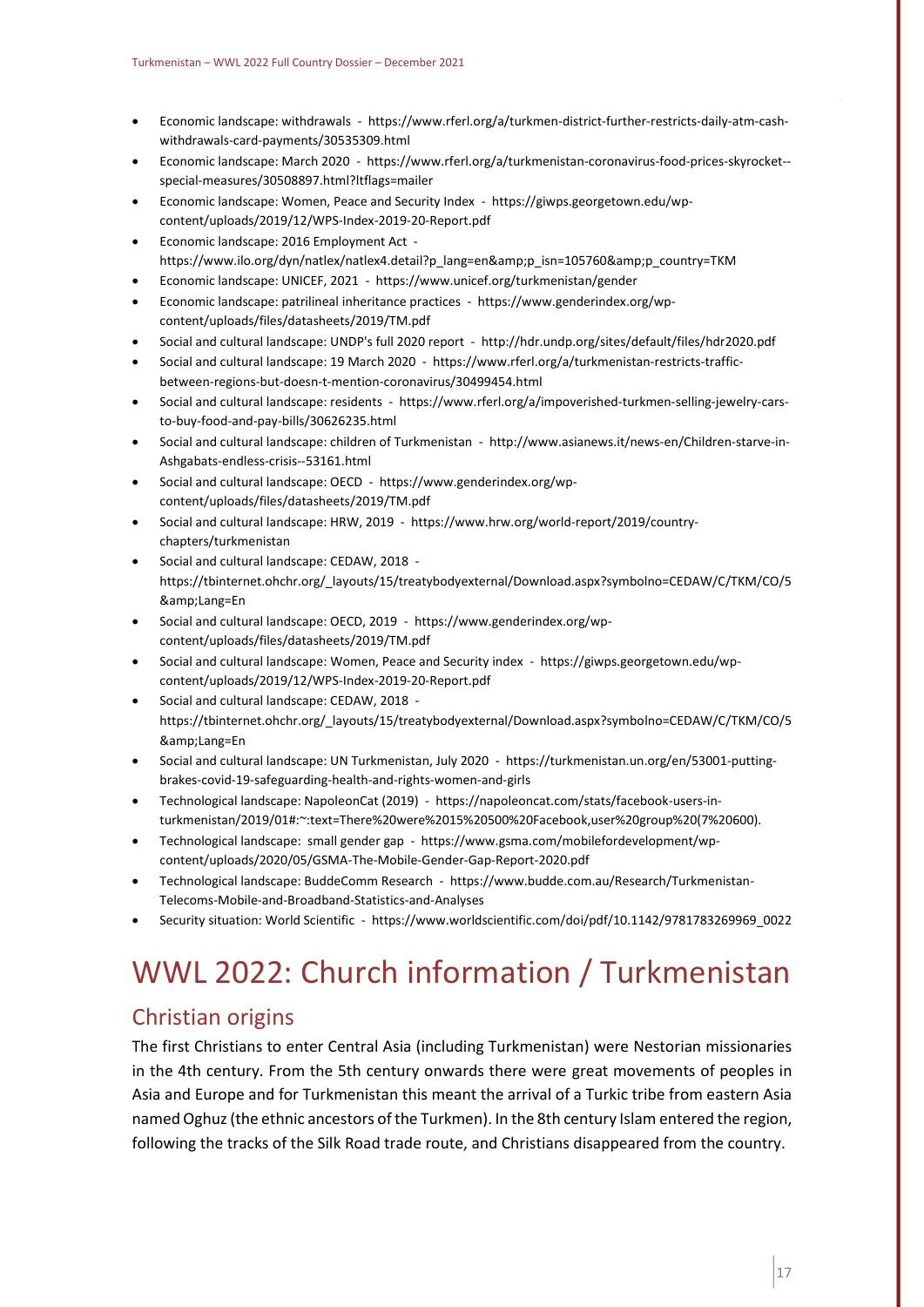In the 16th century Turkmenistan became part of the Uzbek khanates of Khiva and Bukhara which deeply influenced the country's culture and religion.

The current presence of Christians in Turkmenistan dates from the 19th century. In 1867, the Russian Empire expanded its territory into Central Asia during a number of military campaigns, conquering the khanates of Khiva and Bukhara. The regime brought in ethnic Russians, who mostly belonged to the Russian Orthodox Church. During the Second World War, Joseph Stalin ordered the deportation of large numbers of ethnic Germans, Ukrainians, Poles and Koreans to Central Asia. With them, other Christian denominations found their way into Turkmenistan.

## <span id="page-18-0"></span>Church spectrum today

| <b>Turkmenistan: Church networks</b>                                                                | <b>Christians</b> | %     |
|-----------------------------------------------------------------------------------------------------|-------------------|-------|
| Orthodox                                                                                            | 52,000            | 77.3  |
| Catholic                                                                                            | 200               | 0.3   |
| Protestant                                                                                          | 2,400             | 3.6   |
| Independent                                                                                         | 10,000            | 14.9  |
| Unaffiliated                                                                                        | 2,700             | 4.0   |
| Doubly-affiliated Christians                                                                        | $\Omega$          | 0.0   |
| <b>Total</b>                                                                                        | 67,300            | 100.0 |
| (Any deviation from the total number of Christians stated above is due to the rounding of decimals) |                   |       |
| <b>Evangelical movement</b>                                                                         | 620               | 0.9   |
| Renewalist movement                                                                                 | 3,800             | 5.6   |

*Data source: Johnson T M and Zurlo G A, eds, World Christian Database (Leiden/Boston: Brill, accessed April 2021)*

*Orthodox: Eastern (Chalcedonian), Oriental (Pre-Chalcedonian, Non-Chalcedonian, Monophysite), Nestorian (Assyrian), and non-historical Orthodox. Roman Catholics: All Christians in communion with the Church of Rome. Protestants: Christians in churches originating in or in communion with the Western world's 16th-century Protestant Reformation. Includes Anglicans, Lutherans and Baptists (any of whom may be Charismatic) and denominational Pentecostals, but not Independent traditions such as Independent Baptists nor independent Charismatics. Independents: Christians*  who do not identify with the major Christian traditions (Orthodox, Roman Catholic, Protestant). **Unaffiliated Christians:** Persons professing publicly to *be Christians but who are not affiliated to churches. Doubly-affiliated Christians: Persons affiliated to or claimed by 2 denominations at once. Evangelical movement: Churches, denominations, and individuals who identify themselves as evangelicals by membership in denominations linked to evangelical alliances (e.g., World Evangelical Alliance) or by self-identification in polls. Renewalist movement: Church members involved in Pentecostal/Charismatic renewal.*

According to the World Christian Database data of April 2021 the largest official church denominations in Turkmenistan are:

- Russian Orthodox Church
- Armenian Apostolic Church
- Ukrainian Orthodox Church

The biggest church is the Russian Orthodox Church and its members are practically all ethnic Russians. As in many other countries in Central Asia the Christian community is having to face the emigration of many Russians. Members of the Armenian Apostolic Church are predominant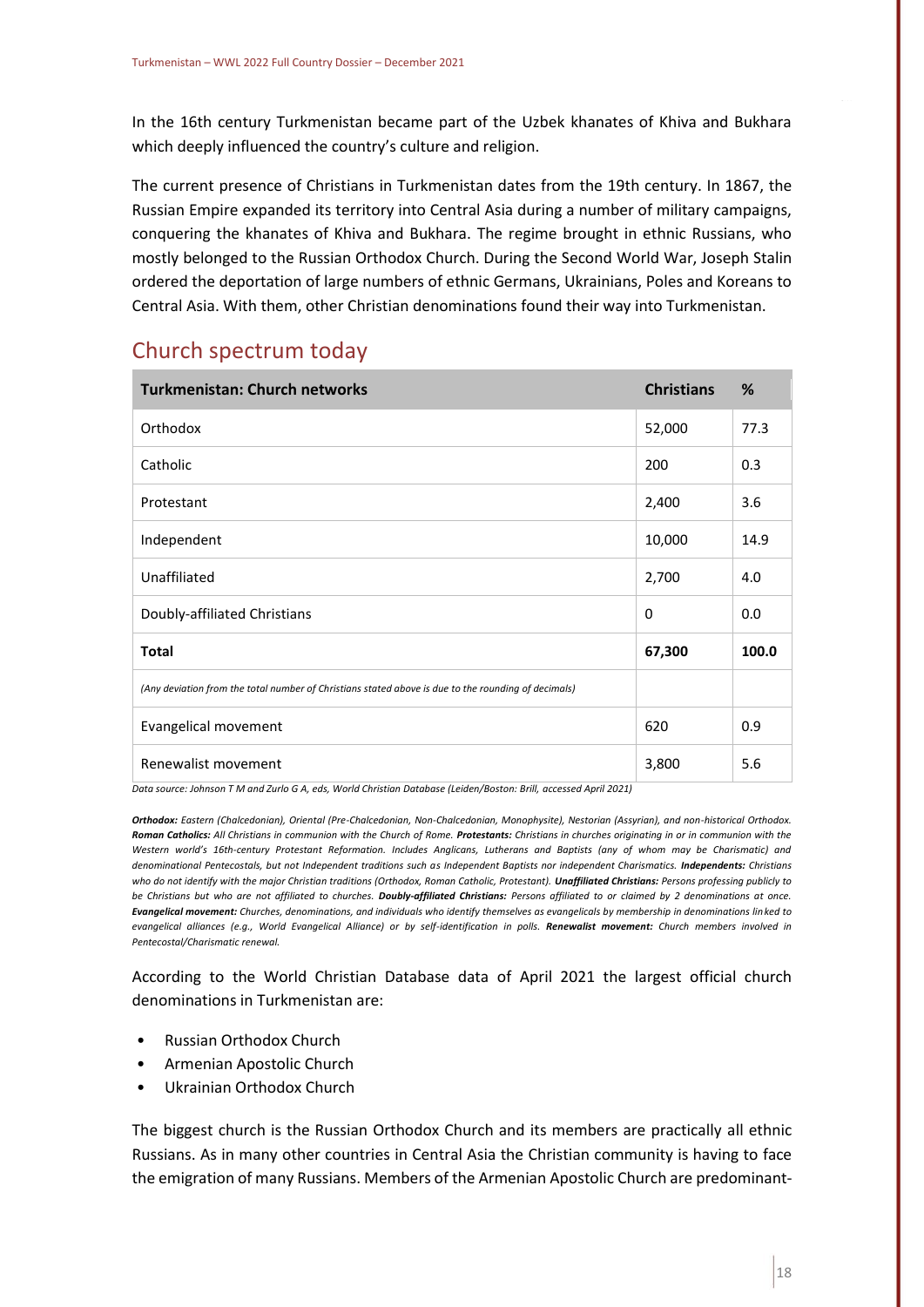ly ethnic Armenians. The members of the Ukrainian Orthodox Church are mostly ethnic Ukrainians.

There is little trust and cooperation between the various denominations, a fact which which the government utilizes to its advantage.

# <span id="page-19-0"></span>WWL 2022: Persecution Dynamics / Turkmenistan

## <span id="page-19-1"></span>Reporting period

01 October 2020 - 30 September 2021

## <span id="page-19-2"></span>Position on the World Watch List

| <b>Turkmenistan: World Watch List</b> | <b>Points</b> | <b>WWL Rank</b> |
|---------------------------------------|---------------|-----------------|
| <b>WWL 2022</b>                       | 69            | 25              |
| <b>WWL 2021</b>                       | 70            | 23              |
| <b>WWL 2020</b>                       | 70            | 22              |
| <b>WWL 2019</b>                       | 69            | 23              |
| <b>WWL 2018</b>                       | 68            | 19              |

*Ranks are shown above whenever the country scored 41 points or more in the WWL 2018-2022 reporting periods*

The WWL 2022 score for Turkmenistan is one point lower than in WWL 2021. The situation is one of stability, with only minor changes in some areas of pressure and violence in the country. The pressure is extremely high in the *Private* and *Church spheres of life*. The two main Persecution engines in Turkmenistan are Dictatorial paranoia and Islamic oppression (blended with Clan oppression) and are active in all spheres of life, but Islamic oppression (blended with Clan oppression) dominates in the *Private* and *Family spheres of life*, while Dictatorial paranoia dominates in the *National* and *Church spheres of life*. Both engines 'meet' each other in the *Community sphere of life*. Muslim families, friends and villagers exert pressure on converts in particular, while the government imposes many restrictions on church activities.

#### <span id="page-19-3"></span>Persecution engines

| <b>Turkmenistan: Persecution engines</b> | <b>Abbreviation</b> | Level of influence |
|------------------------------------------|---------------------|--------------------|
| Islamic oppression                       | IO                  | Strong             |
| Religious nationalism                    | <b>RN</b>           | Not at all         |
| Ethno-religious hostility                | ERH                 | Not at all         |
| Clan oppression                          | CO                  | Strong             |
| Christian denominational protectionism   | <b>CDP</b>          | Not at all         |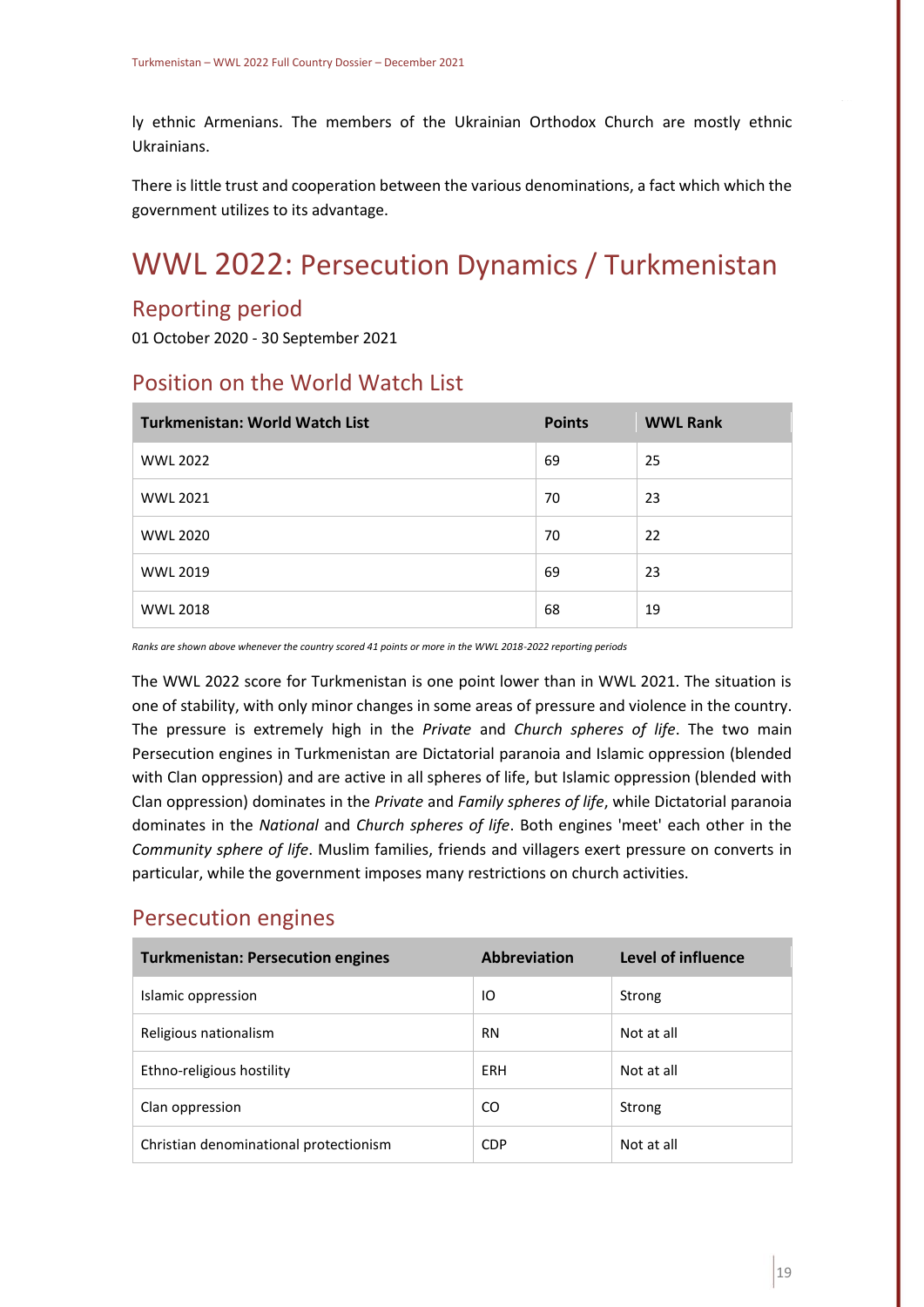| Communist and post - Communist oppression | <b>CPCO</b> | Not at all  |
|-------------------------------------------|-------------|-------------|
| Secular intolerance                       | SI          | Not at all  |
| Dictatorial paranoia                      | <b>DPA</b>  | Very strong |
| Organized corruption and crime            | <b>OCC</b>  | Not at all  |

*The scale for the level of influence of Persecution engines in society is: Not at all / Very weak / Weak / Medium / Strong / Very strong. For more information see WWL Methodology.*

#### **Dictatorial paranoia (Very strong)**

No religious activities beyond state-run and state-controlled institutions are allowed. Protestants are frequently branded 'extremists' due to their religious activities outside statesanctioned structures. Members of Protestant churches are often regarded as followers of an alien sect that has only one goal, namely to spy on and destroy the current political system. From this perspective they need to be not only controlled, but if necessary, even eradicated.

#### **Islamic oppression (blended with Clan oppression) (Strong)**

If indigenous citizens (who are Muslim) convert to Christianity, they are likely to experience pressure and occasionally physical violence from their families, friends and local community to force them to return to their former faith. Some converts are locked up by their families for long periods, beaten and may eventually be expelled from their communities. Local imams preach against them, so adding pressure. As a result, converts will do their best to hide their faith – they become so-called secret believers.

| Turkmenistan:<br><b>Drivers of</b><br><b>Persecution</b>         | IO                       | <b>RN</b>                | <b>ERH</b>               | <b>CO</b>                | <b>CDP</b>               | <b>CPCO</b>              | <b>SI</b>                | <b>DPA</b>                   | <b>OCC</b>               |
|------------------------------------------------------------------|--------------------------|--------------------------|--------------------------|--------------------------|--------------------------|--------------------------|--------------------------|------------------------------|--------------------------|
|                                                                  | <b>STRONG</b>            | $\overline{\phantom{a}}$ | $\overline{\phantom{a}}$ | <b>STRONG</b>            | $\overline{\phantom{a}}$ | $\overline{\phantom{a}}$ | $\qquad \qquad -$        | <b>VERY</b><br><b>STRONG</b> |                          |
| Government officials                                             | Medium                   | $\blacksquare$           | $\overline{\phantom{a}}$ | Medium                   | $\overline{\phantom{a}}$ | $\overline{\phantom{a}}$ | $\overline{\phantom{a}}$ | Very<br>strong               |                          |
| Ethnic group leaders                                             | Medium                   | $\blacksquare$           | $\overline{\phantom{a}}$ | Medium                   | $\blacksquare$           | $\overline{\phantom{a}}$ | $\overline{\phantom{a}}$ | $\overline{a}$               | $\overline{\phantom{a}}$ |
| Non-Christian religious<br>leaders                               | Medium                   | $\overline{\phantom{a}}$ | $\blacksquare$           | Medium                   | $\overline{\phantom{a}}$ | $\overline{\phantom{a}}$ | ٠                        | $\overline{a}$               |                          |
| Religious leaders of other<br>churches                           | $\qquad \qquad -$        | $\overline{\phantom{a}}$ | $\overline{\phantom{a}}$ | $\overline{\phantom{a}}$ | $\blacksquare$           | $\overline{\phantom{a}}$ | $\overline{\phantom{a}}$ | $\overline{\phantom{a}}$     | $\overline{\phantom{a}}$ |
| Violent religious groups                                         | $\overline{\phantom{a}}$ | $\overline{\phantom{a}}$ | $\overline{\phantom{a}}$ | $\overline{\phantom{a}}$ | $\overline{\phantom{a}}$ | $\overline{\phantom{a}}$ | $\overline{\phantom{a}}$ | $\overline{\phantom{a}}$     | $\overline{\phantom{a}}$ |
| Ideological pressure groups                                      | $\overline{\phantom{a}}$ | $\overline{\phantom{a}}$ | ۰                        | $\overline{\phantom{a}}$ | $\overline{\phantom{a}}$ | $\overline{\phantom{a}}$ | $\qquad \qquad -$        | ٠                            |                          |
| Citizens (people from the<br>broader society), including<br>mobs | Strong                   | $\overline{\phantom{a}}$ | $\overline{\phantom{a}}$ | Strong                   | $\overline{\phantom{a}}$ | $\overline{\phantom{a}}$ | $\overline{\phantom{a}}$ | Medium                       | $\overline{\phantom{a}}$ |

## <span id="page-20-0"></span>Drivers of persecution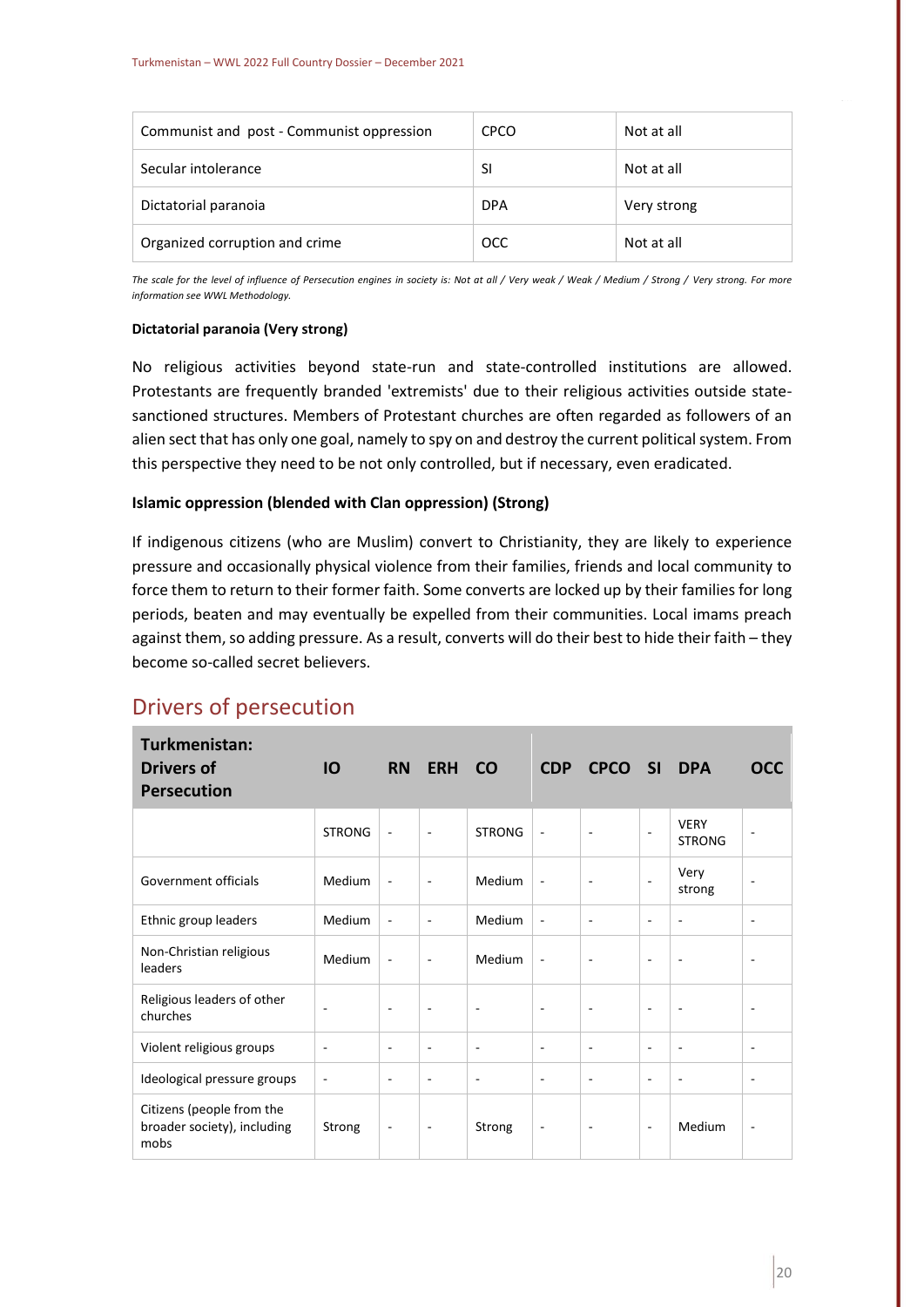| Turkmenistan:<br><b>Drivers of</b><br><b>Persecution</b> | <b>IO</b>     | <b>RN</b>                | <b>ERH</b>               | <b>CO</b>                | <b>CDP</b>               | CPCO SI                  |                          | <b>DPA</b>                   | <b>OCC</b>               |
|----------------------------------------------------------|---------------|--------------------------|--------------------------|--------------------------|--------------------------|--------------------------|--------------------------|------------------------------|--------------------------|
|                                                          | <b>STRONG</b> | $\overline{\phantom{a}}$ | $\overline{\phantom{a}}$ | <b>STRONG</b>            | $\overline{\phantom{a}}$ | $\overline{\phantom{a}}$ | $\overline{\phantom{a}}$ | <b>VERY</b><br><b>STRONG</b> |                          |
| One's own (extended) family                              | Strong        | $\overline{\phantom{a}}$ | $\overline{\phantom{a}}$ | Strong                   | $\overline{\phantom{a}}$ | $\blacksquare$           | -                        | ٠                            | $\overline{\phantom{a}}$ |
| Political parties                                        | ٠             | $\overline{\phantom{a}}$ | $\blacksquare$           | $\blacksquare$           | ۰                        | ٠                        | $\overline{\phantom{a}}$ | Strong                       | $\overline{\phantom{a}}$ |
| Revolutionaries or<br>paramilitary groups                | ٠             | $\overline{\phantom{a}}$ | $\overline{\phantom{a}}$ | $\blacksquare$           | $\overline{\phantom{a}}$ | $\blacksquare$           | ۰                        | ٠                            | ٠                        |
| Organized crime cartels or<br>networks                   | ٠             | $\overline{\phantom{a}}$ | $\overline{\phantom{a}}$ | $\overline{\phantom{a}}$ | $\overline{\phantom{a}}$ | $\overline{\phantom{a}}$ | $\overline{\phantom{a}}$ | $\overline{\phantom{a}}$     | $\overline{\phantom{a}}$ |
| Multilateral organizations<br>(e.g. UN, OIC etc.)        |               | $\overline{\phantom{a}}$ | $\overline{\phantom{a}}$ | $\overline{\phantom{a}}$ | -                        | $\blacksquare$           | $\overline{\phantom{a}}$ | $\overline{\phantom{a}}$     | $\overline{\phantom{a}}$ |

*The scale for the level of influence of Drivers of persecution in society is: Not at all / Very weak / Weak / Medium / Strong / Very strong. Please note that "-" denotes "not at all". For more information see WWL Methodology.*

#### **Drivers of Dictatorial paranoia**

- *Government officials (Very strong):* Officials at all levels are very hostile towards religious groups. All religious activity is closely monitored to see if government rules are being followed. If not, raids, detentions, confiscations and fines are likely. Such measures are very common in Turkmenistan.
- *Political parties (Strong):* Although few political parties are allowed in Turkmenistan, the ruling party which controls the government of President Berdymukhamedov by definition participates in the violation of rights of Christians insofar as much of the pressure and violence directed at Christians is government-sanctioned.
- *Normal citizens (Medium)***:** Especially at the local level, citizens will monitor any religious activities they see and report to the authorities.

#### **Drivers of Islamic oppression (blended with Clan oppression)**

- *Extended family (Strong):* Especially in the countryside, Muslim family members will expert high pressure on converts to Christianity. This can lead to threats, beatings, house arrest or ostracism.
- *Normal citizens (Strong):* At the community level these people will exert additional pressure on converts to return to Islam. In the case of conversion, converts are persecuted severely by the local community and religious leaders.
- *Ethnic or Clan group leaders (Medium): W*ith the support of the authorities, Turkmen ethnic leaders encourage all the forms of persecution mentioned above. Mahalla community groups ("Mahalla" refers to a self-governing administrative unit of residents) have been provided with authority by the government to carry out official action against Christians and prohibit missionary activity.
- *Non-Christian religious leaders (Medium):* Muslim clerics are open in their hostility towards non-Orthodox Christians and particularly against converts from Islam.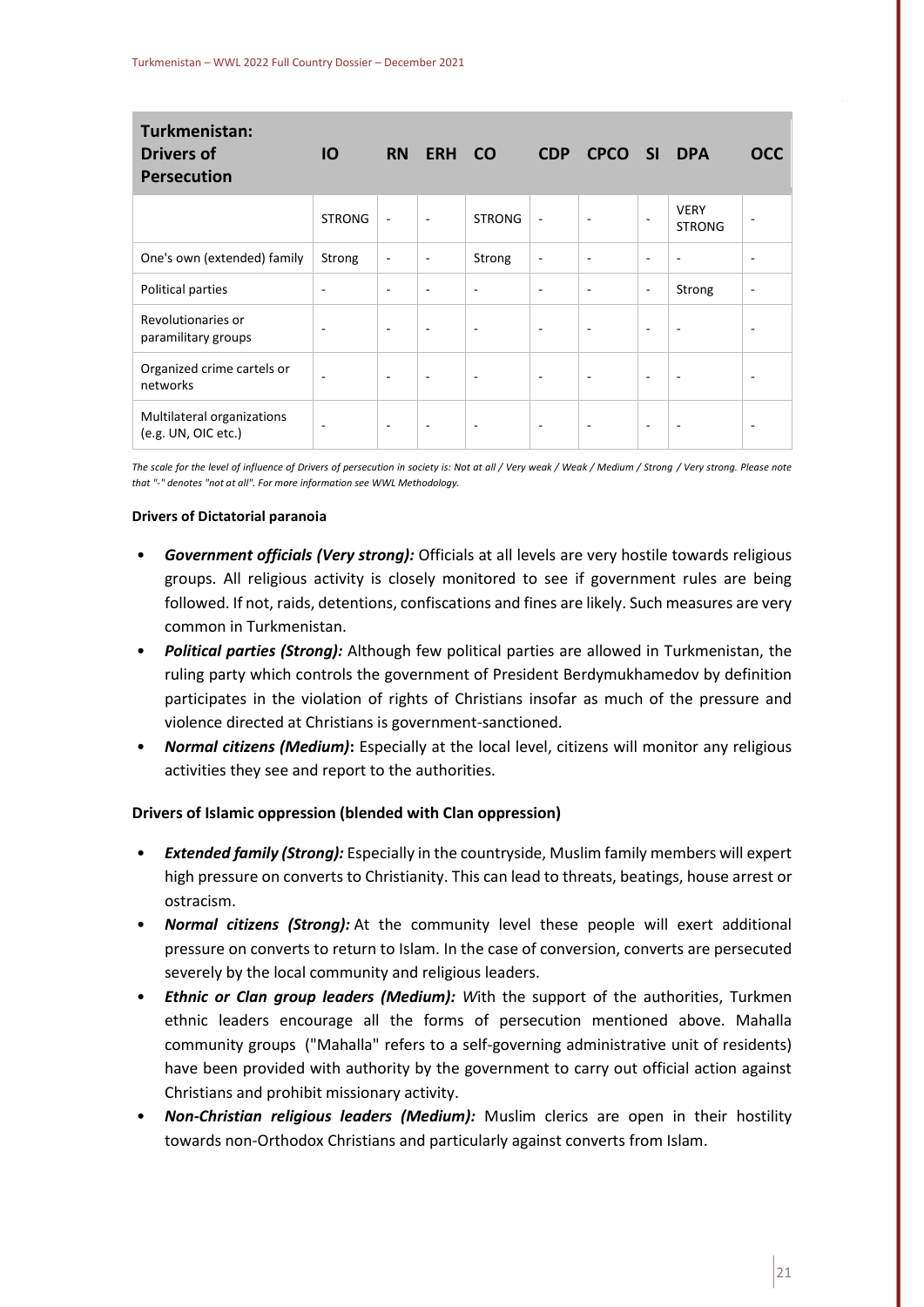• **G***overnment officials (Medium):* At the community level there is a link between local government and Muslim pressure. Often, active Muslims and local officials know each other. This is why the pressure on converts is stronger at the community level than at the state level, where officials claim that they are secular.

### <span id="page-22-0"></span>Areas where Christians face most difficulties

Rights violations targeting all Christian communities and carried out by government officials can occur all over the country. Pressure from family, friends and community on converts is stronger outside the urban areas.

### <span id="page-22-1"></span>Christian communities and how they are affected

**Communities of expatriate Christians:** These do not exist according to Open Doors sources and were therefore not counted as a separate category in the WWL analysis.

**Historical Christian communities:** The Russian Orthodox Church (ROC) has accustomed itself to the limitations provided by the government and is therefore left more or less undisturbed. Sunday services may be monitored, but they are conducted unhindered and members can meet. Printing or importing Christian materials is restricted.

**Converts to Christianity:** Christian converts from a Muslim background bear the brunt of persecution in Turkmenistan. Apart from the state, they are also under strong pressure from family, friends and community. The latter pressure is by far the more powerful because it dominates their everyday life.

**Non-traditional Christian communities:** After converts, this category of Christians experiences the most rights violations for their faith, especially when their churches have not been registered. Baptist, Evangelical and Pentecostal groups suffer from raids, threats, arrests and fines.

## <span id="page-22-2"></span>The Persecution pattern

The WWL 2022 Persecution pattern for Turkmenistan shows:

- The average pressure on Christians is at a very high level (13.7 points), the same as WWL 2021. Pressure decreased very slightly in the *Community*, *National* and *Church spheres of life*, and it remained the same in the *Private* and *Family spheres of life.*
- The scores for pressure are extremely high in *Church life* (15.7) and *Private life* (14.5). The fact that the highest score is in the *Church sphere of life* is a reflection of the many restrictions on Christians imposed by the state.
- The score for violence is very low, decreasing from 1.5 in WWL 2021 to 0.6 in WWL 2022; very few violent incidents were reported.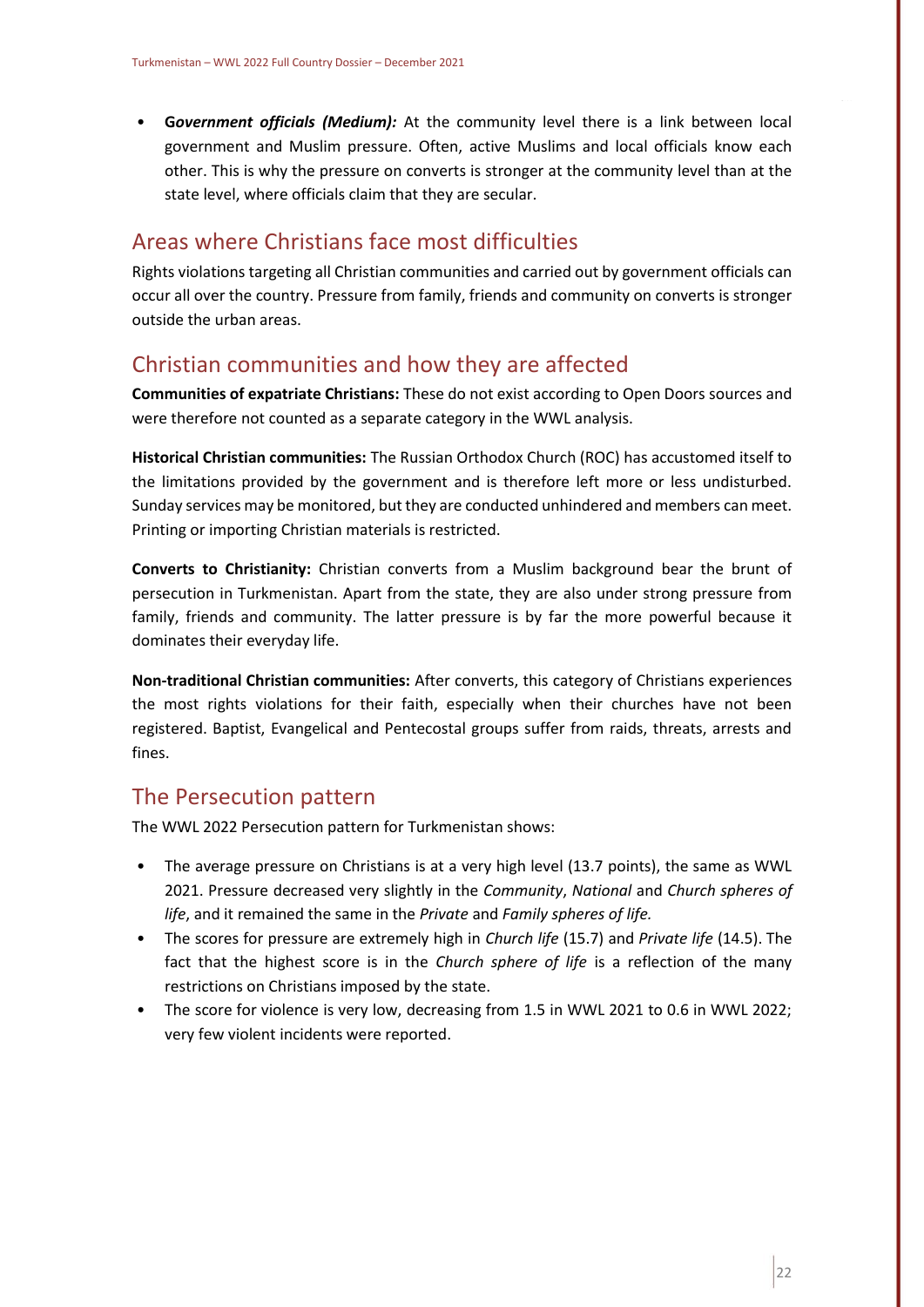

#### WWL 2022 Persecution Pattern for Turkmenistan

### <span id="page-23-0"></span>Pressure in the 5 spheres of life

*In each of the five spheres of life discussed below, four questions have been selected from the WWL 2021 questionnaire for brief commentary and explanation. The selection usually (but not always) reflects the highest scoring elements. In some cases, an additional paragraph per sphere is included to give further information deemed important. (To see how individual questions are scored on a scale of 0-4 points, please see the "WWL Scoring example" in the WWL Methodology, available at: https://opendoorsanalytical.org/world-watch-list-documentation/, password: freedom).*

## Pressure in Block 1 / Private sphere

#### **Block 1.3: It has been dangerous to privately own or keep Christian materials. (3.75 points)**

In the case of converts, the rights violations come from their family or community if Christian materials are discovered. Christian materials are considered as hard evidence for conversion. When such materials are found they will be destroyed and the convert will be dealt with harshly. The government has a strict requirement for all religious literature (whether imported or produced in the country) to be screened by the state authorities. Otherwise it is illegal and banned. Houses and churches are regularly raided by police in search of illegal religious materials. One church leader said: "All electronic devices, computers, mobile phones, androids etc. will be confiscated and checked for content".

#### **Block 1.5: It has been risky for Christians to display Christian images or symbols. (3.75 points)**

Converts know that displaying a cross or other Christian symbols will draw unwanted attention from their family and community. (Non-convert) Protestants are also at risk because the Muslim community are likely to accuse them of attempting to evangelize. Converts and Protestant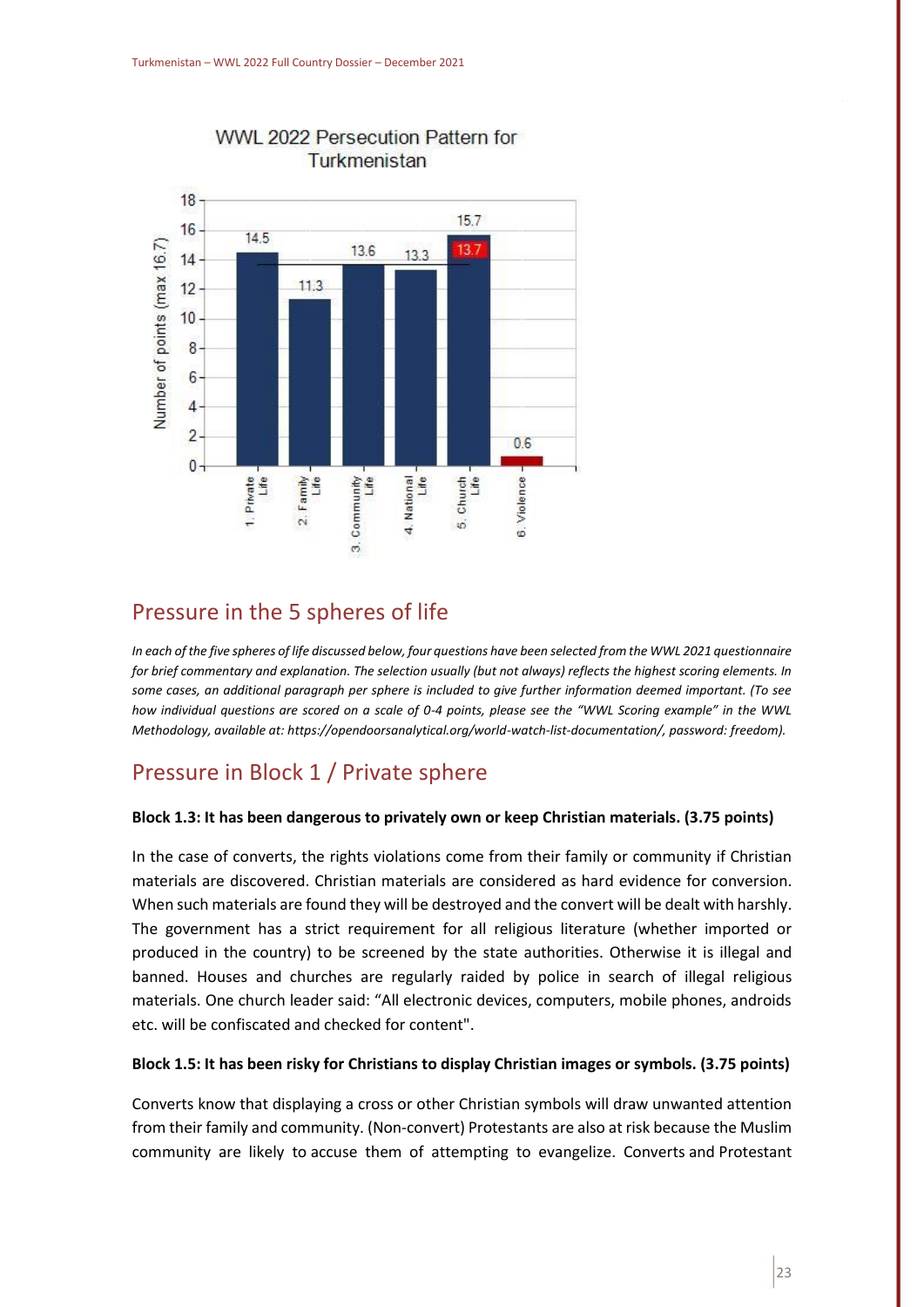Christians will also draw unwanted attention from state agents if they openly wear Christian symbols.

#### **Block 1.6: It has been risky for Christians to access Christian radio or TV, or Christian material on the Internet. (3.75 points)**

Converts need to be very careful in accessing Christian broadcasts and websites in their homes, since discovery by their family will lead to harsh reactions. Accessing foreign Christian media is difficult for all Christians in Turkmenistan. Internet access goes via state ISPs and is therefore under surveillance.

#### **Block 1.1: Conversion has been opposed, forbidden, or punishable, including conversion from one type of Christianity to another. (3.50 points)**

Conversion is viewed as betrayal of the family and culture, as well as Islam. This could lead to physical violence too. Officially, there is no hindrance to conversion since the laws are secular. However, the government disapproves of anything that is likely to lead to tension among the population.

## Pressure in Block 2 / Family sphere

#### **Block 2.4: Christian baptisms have been hindered. (3.50 points)**

For the family, friends and community of converts baptism is regarded as the final farewell to the faith of the fathers and will therefore be opposed. Baptisms in unregistered churches are not allowed and if the state finds out about a baptismal service, the meeting will be raided and all Christians present are likely to be interrogated and fined.

#### **Block 2.7: Parents have been hindered in raising their children according to their Christian beliefs. (3.50 points)**

The surrounding family will try to keep the children of converts to Christianity within Islam and raise them according to traditional customs. There is no official religious education in public schools; private religious education is restricted by the government.

#### **Block 2.8: Christian children have been pressured into attending anti-Christian or majority religion teaching at any level of education. (3.50 points)**

The Muslim environment (family, friends, community) will pressurize children of converts in particular into receiving Islamic teaching – sometimes even against the wishes of their parents. It is compulsory for students to participate in all activities organized by schools or other educational institutions.

#### **Block 2.9: Children of Christians have been harassed or discriminated against because of their parents' faith. (3.50 points)**

Children of converts and Protestants are usually isolated from having fellowship with other children. They are often humiliated and slandered at schools in front of all other children.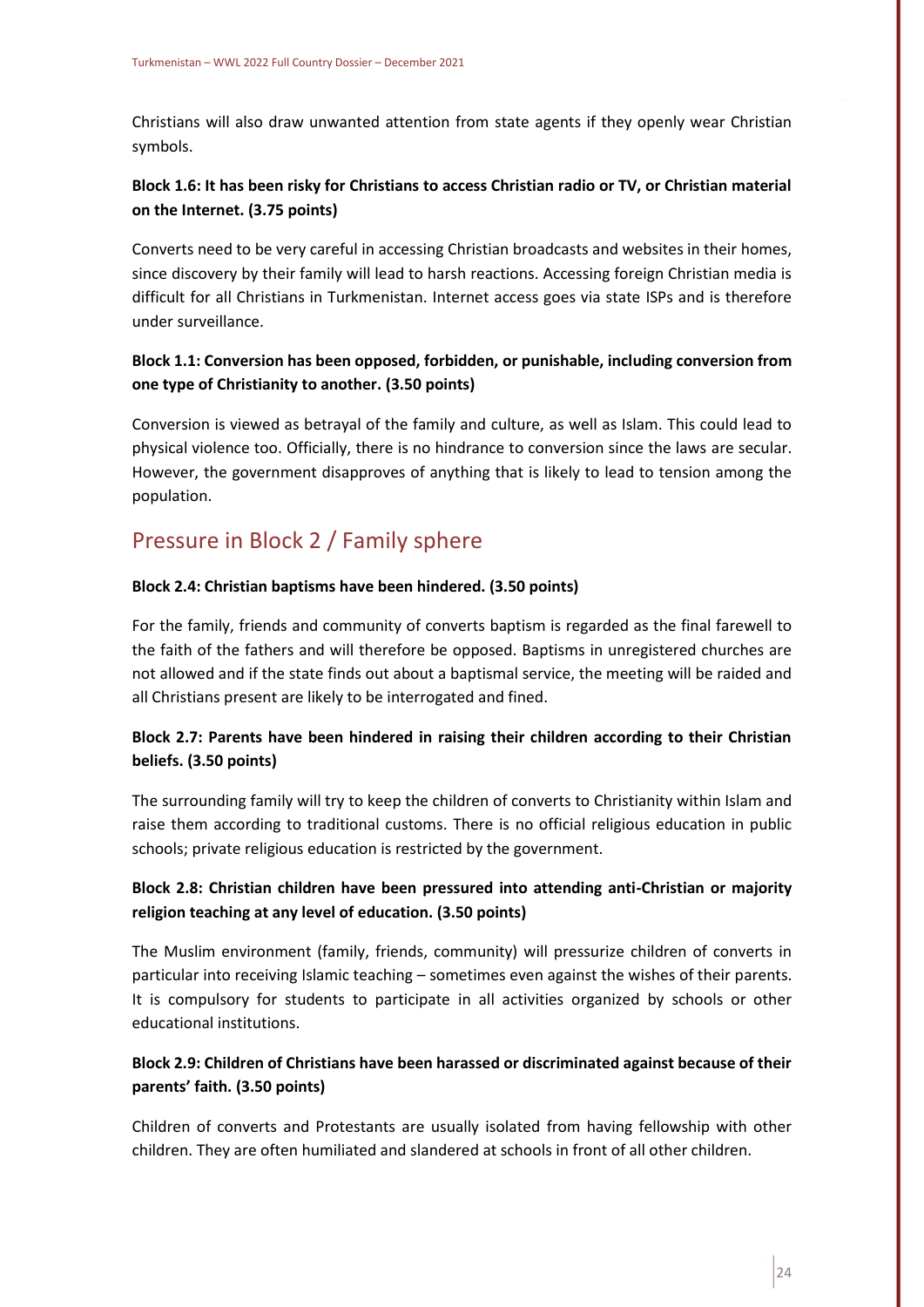# Pressure in Block 3 / Community sphere

**Block 3.2: Christians have been monitored by their local communities or by private groups (this includes reporting to police, being shadowed, telephone lines listened to, emails read/censored, etc.). (3.75 points)**

Converts will be monitored by members of their family and community. Protestants will also be monitored by the Muslim community as they are constantly suspected of carrying out evangelism. The state is constantly monitoring all religious activities, even by installing informers in religious communities.

#### **Block 3.7: Christians have been pressured by their community to renounce their faith. (3.75 points)**

Converts will experience immense pressure from practically everyone to return to Islam. Protestant Christians will also face pressure from the community to convert to Islam.

#### **Block 3.13: Christians have been interrogated or compelled to report to the local vigilante/police for faith-related reasons. (3.75 points)**

Known converts will be harassed and interrogated harshly by their family and community. The state regularly raids Christian meetings, even those of registered groups. All those present will be interrogated, many will be detained, many will be fined, and all materials found will be confiscated.

#### **Block 3.1: Christians have been harassed, threatened or obstructed in their daily lives for faithrelated reasons (e.g. for not meeting majority religion or traditional dress codes, beard codes etc.). (3.50 points)**

Converts are threatened by family, friends and community (including local Islamic leaders) in an effort to make them give up their Christian faith. Local Muslim communities will also harass Protestants whom they accuse of evangelism. (Unregistered) Protestants face harassment, threats, discrimination, obstruction etc. from the authorities.

# Pressure in Block 4 / National sphere

#### **Block 4.1: The Constitution (or comparable national or state law) limits freedom of religion as formulated in Article 18 of the Universal Declaration of Human Rights. (4.00 points)**

The Law on Religion (2016) contains many restrictions on religious freedom including a ban on unregistered religious organizations (even though it is practically impossible for a church to obtain official registration), a ban on private religious education, the requirement for religious literature to be screened by the authorities etc..

#### **Block 4.3: Christians have been forced by law or in practice to act against their conscience, e.g. regarding military service or in certain professions. (4.00 points)**

Military service is compulsory and Christians cannot refuse to serve in the army on grounds of conscience.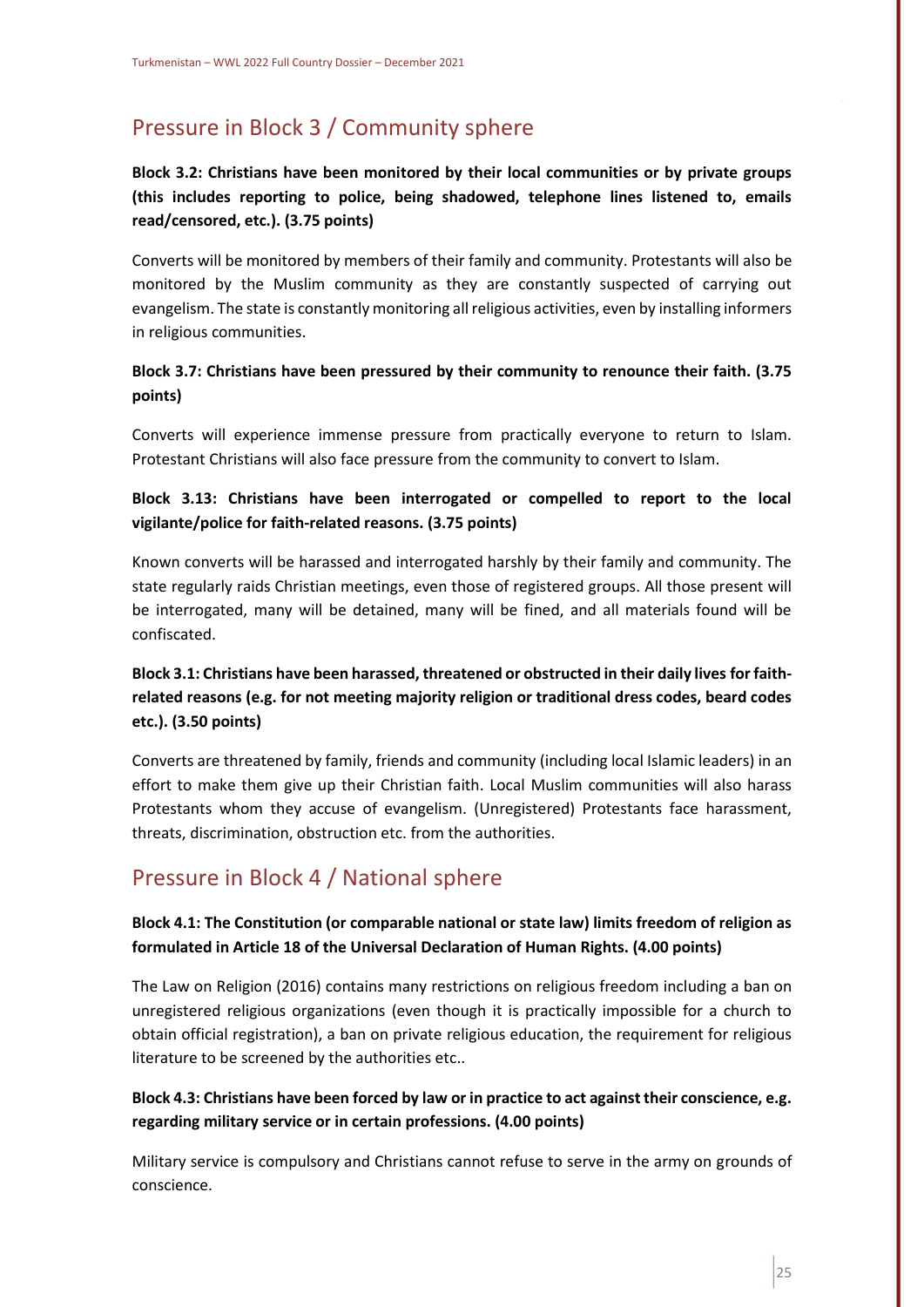**Block 4.9: Christian civil society organizations or political parties have been hindered in their functioning or forbidden because of their Christian convictions. (4.00 points)**

The state will not allow Christian organizations or political parties. Muslims would also regard Christian organizations as an attempt to convert people to Christianity and would oppose them.

#### **Block 4.16: International monitoring has been hindered when Christians had to stand trial (4.00 points)**

Turkmenistan does not allow any international interference in its internal system. International monitoring (e.g. by Forum 18) is as good as impossible.

# Pressure in Block 5 / Church sphere

#### **Block 5.2: It has been difficult to get registration or legal status for churches at any level of government. (4.00 points)**

In 2016 a new law on religion was introduced which increased the number of Christians needed to register a church from 5 to 50. However, even before that, it was practically impossible to obtain registration. At the same time non-registered churches and home groups are forbidden. All registered churches have go through the process of re-registration under the new law. Reregistration is not easy for the registered churches and one major hindrance is the lack of buildings. The churches need to provide confirmation that they either own or rent a place of worship. It is practically impossible to find places to rent, especially since the owners of potential buildings are warned by the state not to rent to Protestants. Russian Orthodox congregations and other traditional churches also have to re-register.

#### **Block 5.6: Work among youth in particular has been restricted. (4.00 points)**

Only registered churches can carry out youth work and only then if they have the written permission of both parents of the children involved. However, all meetings where children and youth are present (especially summer camps) are regularly monitored and raided. Local Muslims oppose Christian activities aimed at youth and are known to block youth events and summer camps.

#### **Block 5.10: Christians have been hindered in training their own religious leaders. (4.00 points)**

Officially, the training of religious leaders should be conducted in special religious institutions that possess a license from the state and which only use educational resources screened by the authorities. However, not a single Christian education institution exists in Turkmenistan - even the Russian Orthodox Church does not run a seminary. Private religious education is also forbidden.

#### **Block 5.13: Churches have been hindered in importing Christian materials from abroad. (4.00 points)**

All imported religious materials must pass the official screening. In most cases the items are confiscated and destroyed. For that reason, Protestants do not try to bring printed materials into Turkmenistan. Muslims will report to the authorities if they discover Christians are import-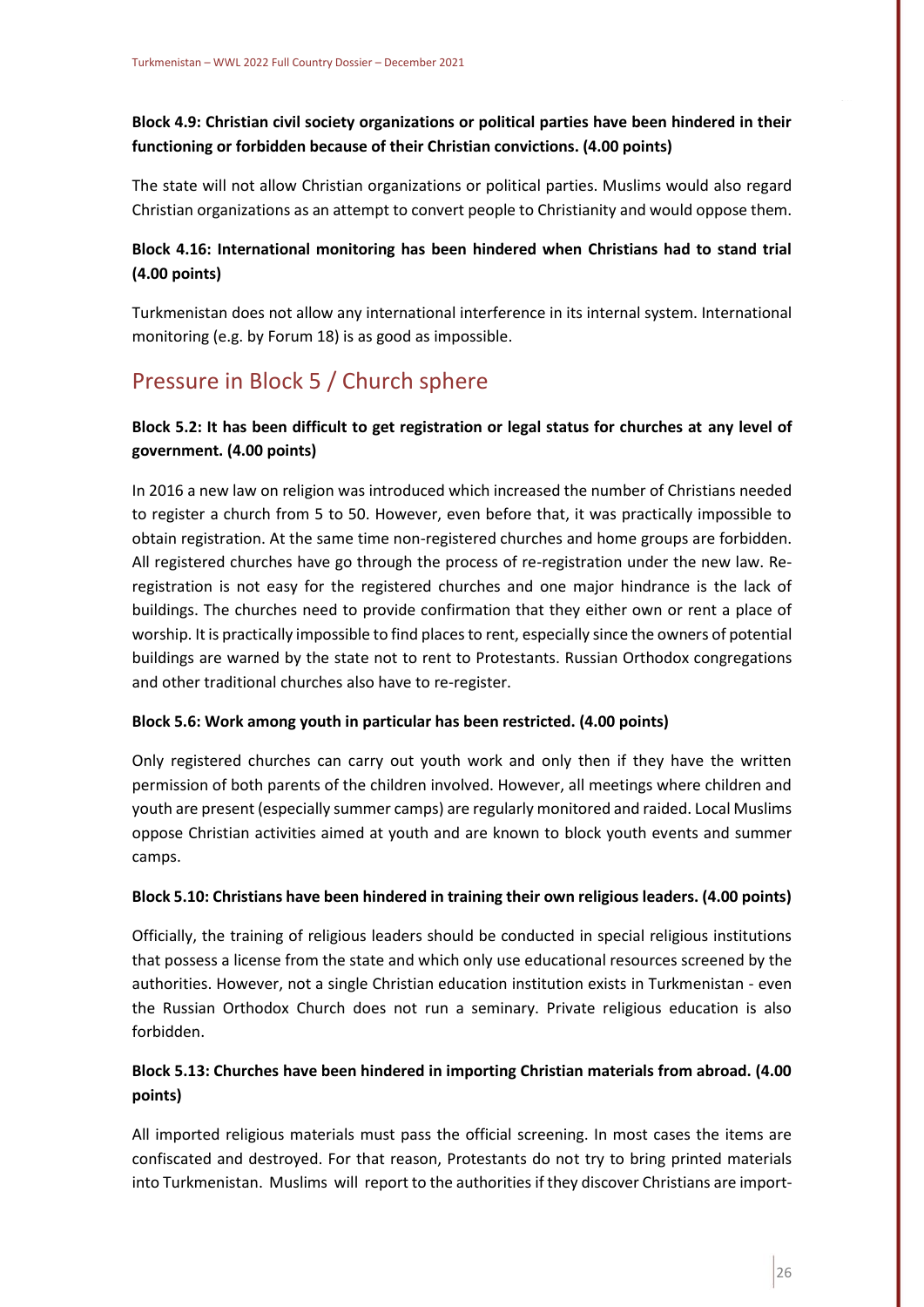#### ing religious materials illegally.

#### <span id="page-27-0"></span>Violence

*Violence is defined in WWL Methodology as the deprivation of physical freedom or as bodily harm to Christians or damage to their property. It includes severe threats (mental abuse). The table is based on reported cases as much as possible, but since many incidents go unreported, the numbers must be understood as being minimum figures. The following 5 points should be considered when using the data provided in the Block 6 table:*

#### *1. Some incidents go unreported because the Christians involved choose not to speak about the hostility being faced. Possible reasons for this may be:*

- *Doing so would expose them to more attacks. For example, if a family member is killed because of his/her faith, the survivors might decide to keep silent about the circumstances of the killing to avoid provoking any further attacks.*
- *In some circumstances, the reticence to pass on information may be due to the danger of exposure caused by converts returning to their previous faith.*
- *If persecution is related to sexual violence - due to stigma, survivors often do not tell even their closest relatives.*
- *In some cultural settings, if your loved one is killed, you might be under the obligation to take revenge. Christians not wishing to do that, may decide to keep quiet about it.*

#### *2. Other incidents go unreported for the following possible reasons:*

- *Some incidents never reach the public consciousness, because no one really knows about it; or the incident is simply not considered worth reporting; or media coverage is deliberately blocked or distorted; or media coverage is not deliberately blocked, but the information somehow gets lost; or the incidents are deliberately not reported widely for security reasons (e.g. for the protection of local church leaders).*
- *In situations where Christians have been discriminated against for many years, armed conflict can make them additionally vulnerable. Christians killed in areas where fighting regularly takes place are unlikely to be reported separately. Examples in recent years have been Sudan, Syria and Myanmar.*
- *Christians who die through the deprivation of basic necessities such as clean water and medical care (due to long-term discrimination) are unlikely to be reported separately. Christians are not always killed directly; they can be so squeezed by regulations and other oppressive factors that they die – not at once, but in the course of years. This often includes the deprivation of basic necessities such as clean water and medical care, or exclusion from government assisted socio-economic development projects. These numbers could be immense.*

*3. For further discussion (with a focus on the complexity of assessing the numbers of Christians killed for their faith) please see World Watch Monitor's article dated 13 November 2013 available at: [https://www.worldwatchmonitor.org/2013/11/number-of-christian-martyrs-continues-to-cause-debate/.](https://www.worldwatchmonitor.org/2013/11/number-of-christian-martyrs-continues-to-cause-debate/)*

*4. The use of symbolic numbers: In cases where it has been impossible to count exactly, a symbolic round figure (10\*, 100\* etc.) is given and indicated with an asterisk. A symbolic number of 10\* could in reality even be 100 or more but the real number is uncertain. A symbolic number of 100\* could go well over 1000 but the real number is uncertain. A symbolic number of 1,000\* could go well over 10,000 but, again, the real number is uncertain. The same applies for symbolic numbers 10,000\*, 100,000\* and 1,000,000\*: Each could indicate much higher numbers, but WWR chooses to be cautious because the real number is uncertain.*

*5. The symbol "x" in the table: This denotes a known number which cannot be published due to security concerns.*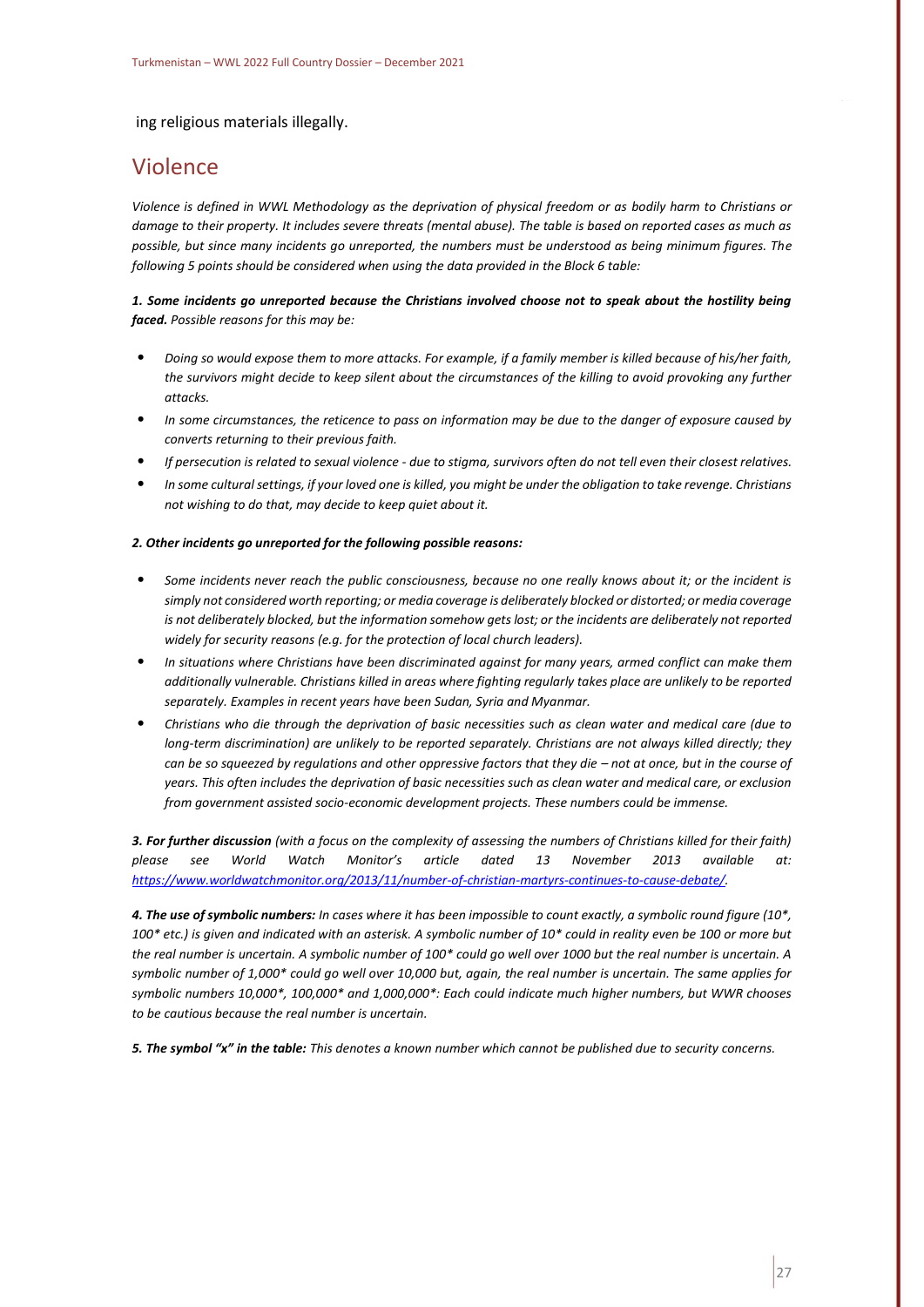|       | <b>Turkmenistan: Violence Block question</b>                                                                                                                                                                | <b>WWL</b><br>2022 | <b>WWL</b><br>2021 |
|-------|-------------------------------------------------------------------------------------------------------------------------------------------------------------------------------------------------------------|--------------------|--------------------|
| 6.1   | How many Christians have been killed for faith-related reasons (including<br>state sanctioned executions)?                                                                                                  | 0                  | 0                  |
| $6.2$ | How many churches or Christian buildings (schools, hospitals, cemeteries,<br>etc.) have been attacked, damaged, bombed, looted, destroyed, burned<br>down, closed or confiscated for faith-related reasons? | 0                  | 0                  |
| 6.3   | How many Christians have been detained for faith-related reasons?                                                                                                                                           | 0                  | 31                 |
| 6.4   | How many Christians have been sentenced to jail, labor camp, sent to<br>psychiatric hospital as punishment, or similar things for faith-related<br>reasons?                                                 | 0                  | 0                  |
| 6.5   | How many Christians have been abducted for faith-related reasons<br>(including Christians missing in a persecution context)?                                                                                | 0                  | 0                  |
| 6.6   | How many Christians have been raped or otherwise sexually harassed for<br>faith-related reasons?                                                                                                            | 0                  | 0                  |
| 6.7   | How many cases have there been of forced marriages of Christians to non-<br>Christians?                                                                                                                     | 0                  | 0                  |
| 6.8   | How many Christians have been otherwise physically or mentally abused<br>for faith-related reasons (including beatings and death threats)?                                                                  | 27                 | 47                 |
| 6.9   | How many houses of Christians or other property (excluding shops) have<br>been attacked, damaged, bombed, looted, destroyed, burned down or<br>confiscated for faith-related reasons?                       | 0                  | 3                  |
|       | 6.10 How many shops or businesses of Christians have been attacked,<br>damaged, bombed, looted, destroyed, burned down, closed or confiscated<br>for faith-related reasons?                                 | 0                  | 0                  |
|       | 6.11 How many Christians have been forced to leave their homes or go into<br>hiding in-country for faith-related reasons?                                                                                   | $\Omega$           | 0                  |
|       | 6.12 How many Christians have been forced to leave the country for faith-<br>related reasons?                                                                                                               | 0                  | 0                  |

For the WWL 2022 reporting period:

• *Christians attacked:* Sources reported that at least 27 Christians were physically or mentally abused. The majority of reported cases involved persecution within a convert's family (beating, threats, isolation etc.).

## <span id="page-28-0"></span>5 Year trends

The following three charts show the levels of pressure and violence faced by Christians in the country over the last five WWL reporting periods.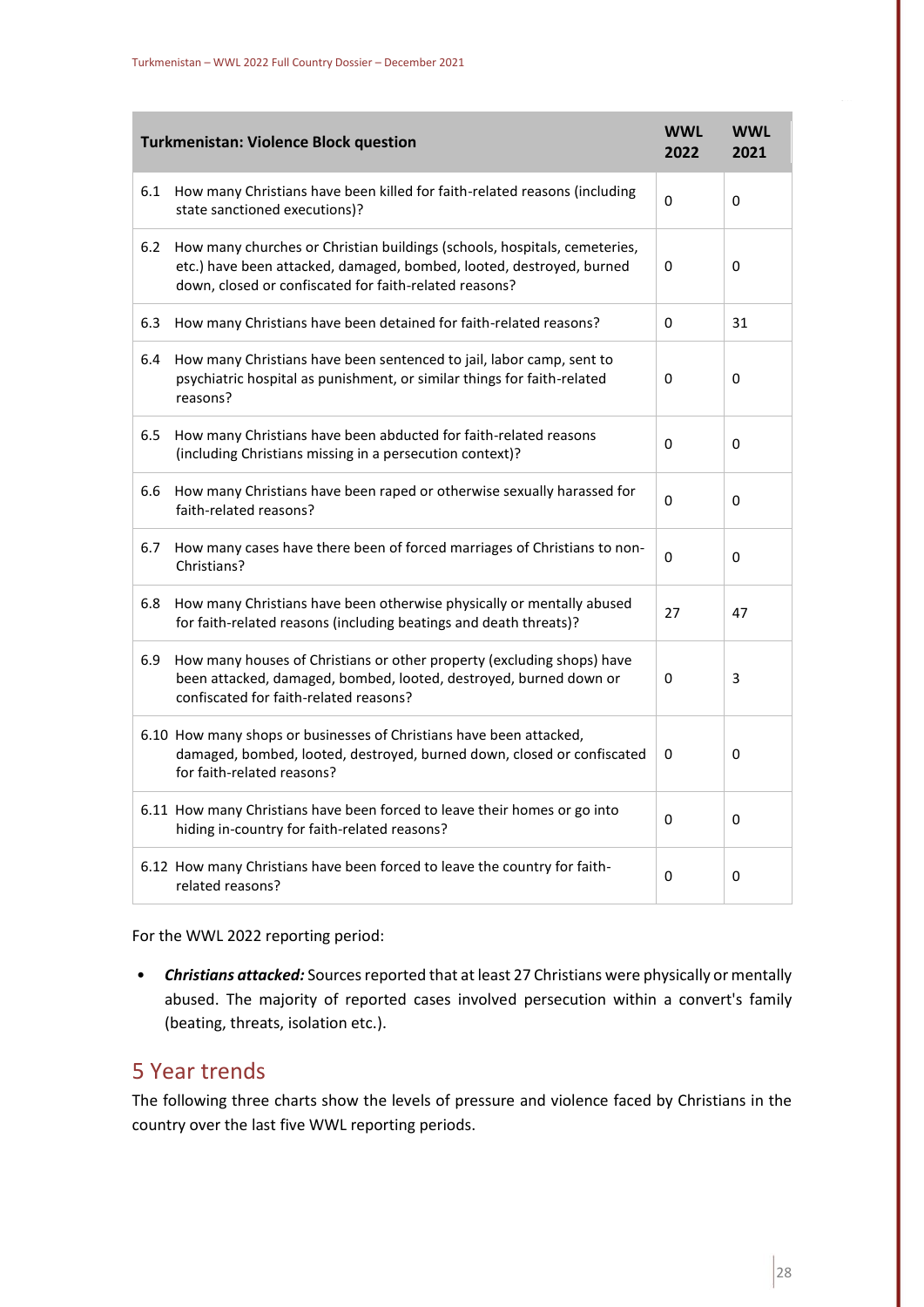## 5 Year trends: Average pressure

| Turkmenistan: WWL 2018 - WWL 2022 Persecution<br><b>Pattern history</b> | Average pressure over 5<br><b>Spheres of life</b> |
|-------------------------------------------------------------------------|---------------------------------------------------|
| 2022                                                                    | 13.7                                              |
| 2021                                                                    | 13.7                                              |
| 2020                                                                    | 13.7                                              |
| 2019                                                                    | 13.5                                              |
| 2018                                                                    | 13.3                                              |

As can be seen from the table above, the average pressure over the 5 spheres of life in Turkmenistan has increased since WWL 2018. However, pressure has plateaued since WWL 2020 at the very high level of 13.7 points. This is a clear indication of how little the situation for Christians in the country has changed.

## 5 Year trends: Pressure in each sphere of life



WWL 2018 - WWL 2022 Persecution Pattern for Turkmenistan (Spheres of life)

Over the past five WWL reporting periods, the scores in the five spheres of life have not changed dramatically and have more or less levelled off in the last three reporting periods. This means that the situation for Christians in Turkmenistan has been quite stable, with few changes occur-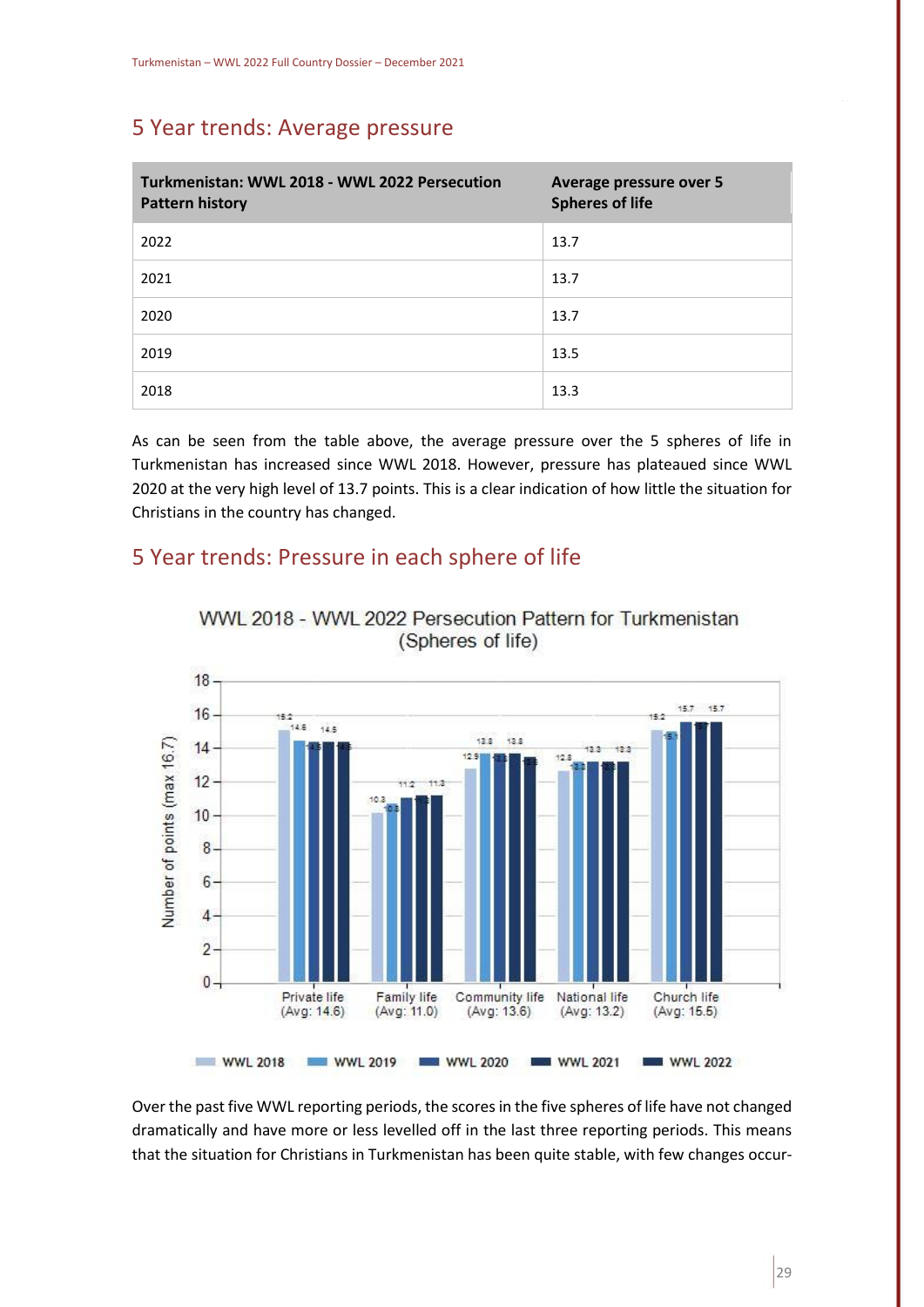ring. Pressure is highest - and indeed at an extreme level - in the *Private* and *Church spheres of life*. This reflects the influence of the two dominant Persecution engines, *Islamic oppression (*blended with *Clan oppression)* and *Dictatorial paranoia*.



## 5 Year trends: Violence against Christians

WWL 2018 - WWL 2022 Persecution Pattern for Turkmenistan (Violence)

Another stable element is the low score for violence targeting Christians in Turkmenistan. In the last five WWL reporting periods, the score never reached 2 points - it has always moved between 0.6 points at the lowest and 1.9 points at the highest. The main reason for this low score is the fact that very few incidents have been reported, since many Christians in Turkmenistan are very reluctant to talk about incidents that have occurred. But the lack of incidents can also be explained by the sheer effectiveness of state surveillance and control which force Christians to be very cautious.

## <span id="page-30-0"></span>Gender-specific religious persecution / Female

| Group                  | <b>Female Pressure Points</b>                                                                |
|------------------------|----------------------------------------------------------------------------------------------|
| Economic               | $\overline{\phantom{a}}$                                                                     |
| Political and<br>Legal | Forced marriage                                                                              |
| Security               | Abduction; Incarceration by family (house arrest); Violence – physical; Violence –<br>sexual |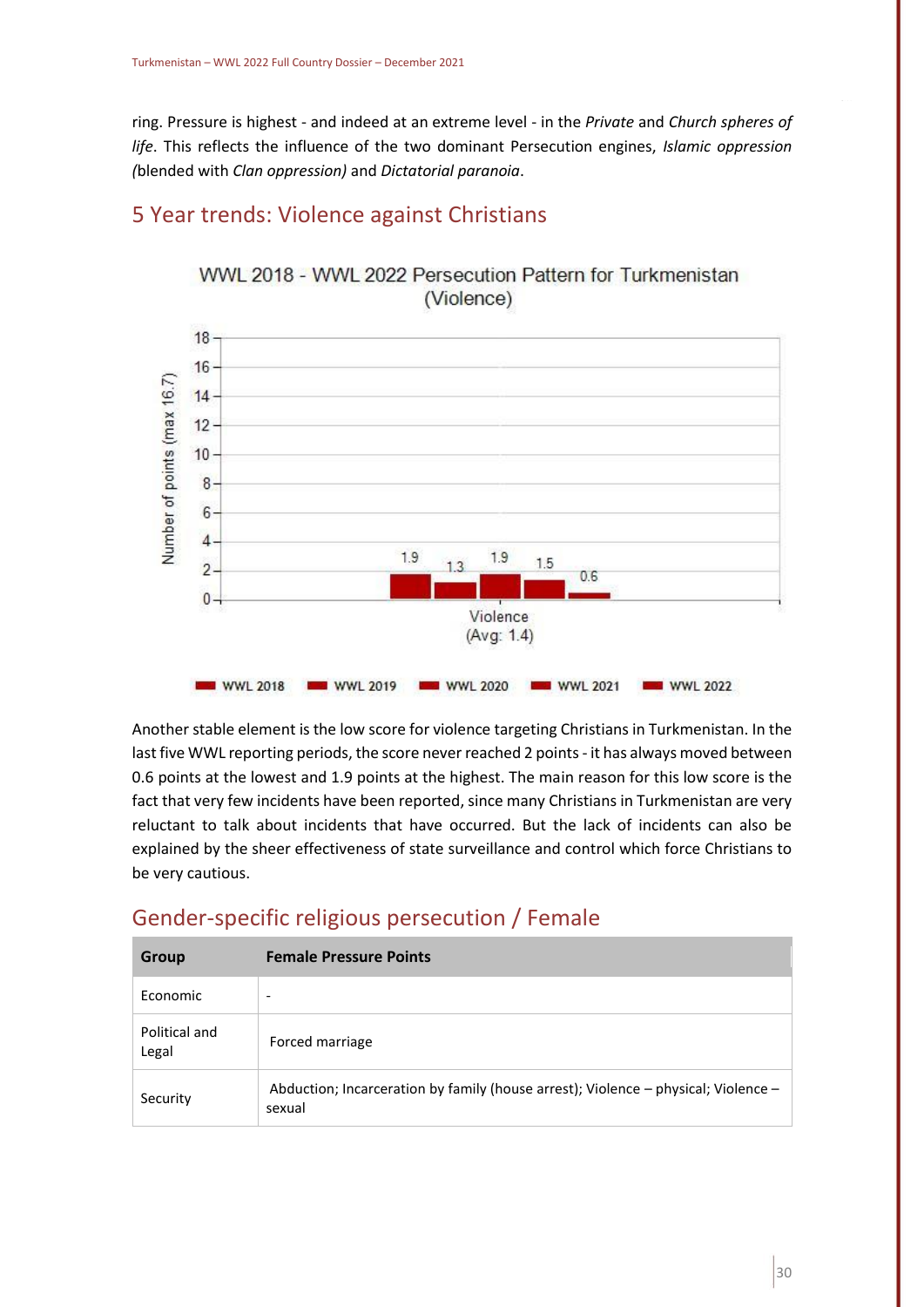| Social and<br>Cultural | Violence - Verbal        |
|------------------------|--------------------------|
| Technological          | $\overline{\phantom{a}}$ |

Within Turkmenistan's patriarchal and Islamic culture, domestic violence is the greatest threat for Christian women who live with non-Christians. Total submission is expected, both to their husbands as well as to their parents. Female converts therefore, who by turning away from Islam challenge the existing accepted social order, are particularly vulnerable to persecution. They face harsh physical beatings, house arrest, verbal abuse, threats and rejection. They may even be sexually assaulted as a form of punishment, although such instances are rarely reported due to the attached stigma and shame, and the impunity granted to perpetrators.

In one recent case, upon converting to Christianity, a woman was beaten every day by her husband in front of her children, up until the point that he became a Christian. "I expect many female converts experience the same beatings and other abuse," a country expert explained, "as it is part of the culture to treat women in such a way if they show disobedience to their Muslim husbands or other family, if unmarried."

Female converts in conservative regions run the risk of being kidnapped and married off to a Muslim, as a corrective measure. Converts may also be forced into marriages not due to kidnappings, but due to the obligation to follow pre-marital arrangements made by her parents prior to conversion. Considering such pressure, many women choose to live as secret believers upon their conversion out of fear. 

More broadly, abusing women can be used as an instrument to intimidate and cause distress for Christian husbands and family members, thereby pressuring the wider Christian community and fostering fear and feelings of helplessness across the Turkmen Church. As a country expert describes, the persecution of women causes "anger, fear and anxiety in other family members."

| <b>Group</b>           | <b>Male Pressure Points</b>                                                                                                       |
|------------------------|-----------------------------------------------------------------------------------------------------------------------------------|
| Economic               | Economic harassment via business/job/work access                                                                                  |
| Political and<br>Legal | Denied access to Christian religious materials, teachings and rites; Economic<br>harassment via fines; Imprisonment by government |
| Security               | Military/militia conscription/service against conscience; Violence – physical                                                     |
| Social and<br>Cultural | Violence - psychological; Violence - Verbal                                                                                       |
| Technological          | ۰                                                                                                                                 |

# <span id="page-31-0"></span>Gender-specific religious persecution / Male

Men in Turkmenistan normally hold leadership roles within the family, as heads of the family and financial providers, and within the Church. Pressure and violence directed against them affects entire families and congregations, causing fear, anger and financial hardship. Christians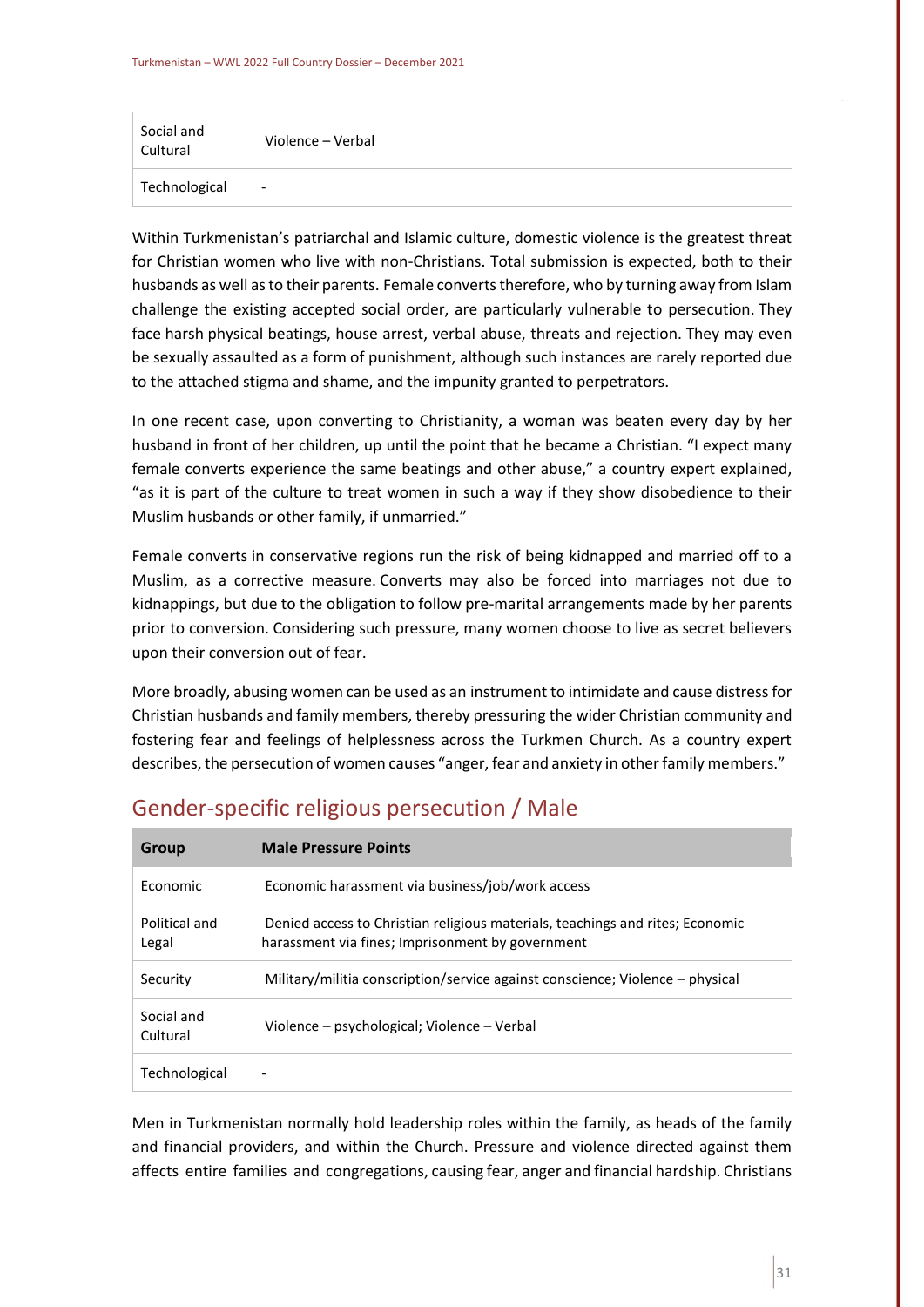feel that state agents look for any excuse to issue fines to Christian men, for instance for holding illegal gatherings, for the possession of religious literature, even for downloading Christian songs. Pressure also comes from the community on a local level; Muslims obstruct business activities of converts and Protestants (whom they view as a sect), forcing many Christian business owners to keep their faith a secret.  As men are the primary financial providers in Turkmenistan, they cannot afford to lose financial income.

Church leaders in Turkmenistan are especially targeted for persecution. Muslims consider them primarily responsible for leading people away from Islam and attack those they deem to be most active evangelistically. The state authorities regard them as primary targets to control Christian activities; they expect a certain level of cooperation from those in leadership to inform them of anybody with radical or 'extremist' views. With this in mind, it comes as no surprise that the authorities also influence the choice of who assumes leadership positions. Church leaders also face challenges in obtaining religious training; many have been denied exit visas when going to Christian conferences and seminars. Tight restrictions exist over religious education and institutions in Turkmenistan; training can only be conducted in special, state-licensed religious institutions. There are, however, no such institutions in Turkmenistan.  

Christian men also face discrimination, intolerance and bullying within the context of the armed forces; military service remains mandatory in Turkmenistan, and objection on grounds of conscience is not permitted. Those who refuse, risk imprisonment. Additionally, male converts face harassment and interrogation by their families and local communities. They may also experience threats, disinheritance, shaming and beatings. 

## <span id="page-32-0"></span>Persecution of other religious minorities

The government does not focus on any specific religious group - Muslims, Christians, Jews, Bahais etc. all experience a high level of state surveillance and oppression.

According to the US State Department (IRFR 2020):

• At the end of 2020, there were 11 Jehovah's Witness conscientious objectors in prison for refusing military service.

According to Forum 18 [\(Forum 18, 10 May 2021\)](https://www.forum18.org/archive.php?article_id=2656):

• All 16 known jailed conscientious objectors were freed under amnesty on 8 May 2021. The 16 - all Jehovah's Witnesses - were serving terms of one to four years. However, no Muslims jailed for exercising freedom of religion or belief are known to have been amnestied.

## <span id="page-32-1"></span>Future outlook

The outlook for Christians as viewed through the lens of:

#### **Dictatorial paranoia**

Turkmenistan is known as the North Korea of Central Asia. The current government exerts a very high level of control over the country and its position is very stable. No opposition to the regime of President Berdymukhammedov is visible. Government officials at all levels are the main vio